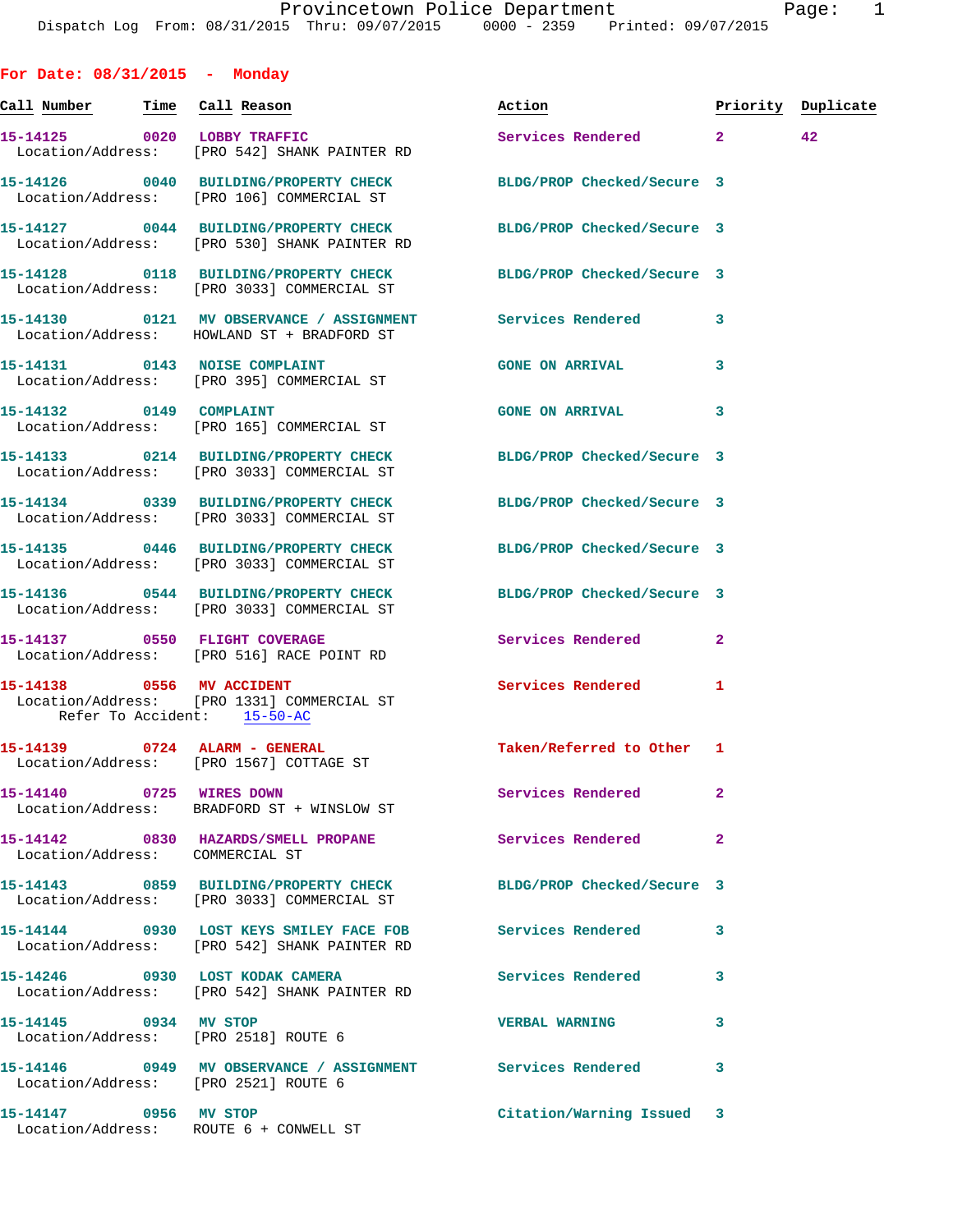|                                                                        | 15-14148 0959 ANIMAL CALL/LOOSE DOG Services Rendered<br>Location/Address: [PRO 155] COMMERCIAL ST |                            | $\mathbf{2}$            |
|------------------------------------------------------------------------|----------------------------------------------------------------------------------------------------|----------------------------|-------------------------|
|                                                                        | 15-14149 1007 ANIMAL CALL/DOG BITE<br>Location/Address: [PRO 440] HARRY KEMP WAY                   | SPOKEN TO                  | $\overline{a}$          |
| 15-14150 1025 HARASSMENT                                               | Location/Address: [PRO 395] COMMERCIAL ST                                                          | SPOKEN TO                  | $\overline{a}$          |
|                                                                        | 15-14151 1028 BUILDING/PROPERTY CHECK<br>Location/Address: [PRO 3033] COMMERCIAL ST                | BLDG/PROP Checked/Secure 3 |                         |
|                                                                        | 15-14152 1036 LOST BACKPACK<br>Location/Address: [PRO 539] SHANK PAINTER RD                        | <b>Services Rendered</b>   | $\overline{\mathbf{3}}$ |
|                                                                        | 15-14153 1049 BUILDING/PROPERTY CHECK<br>Location/Address: [PRO 3033] COMMERCIAL ST                | BLDG/PROP Checked/Secure 3 |                         |
|                                                                        | 15-14156 1123 BIKE GENERAL<br>Location/Address: RYDER ST + COMMERCIAL ST                           | <b>Services Rendered</b>   | $\mathbf{2}$            |
| 15-14154 1127 DISTURBANCE                                              | Location/Address: [PRO 2266] COMMERCIAL ST                                                         | Investigated               | 1                       |
|                                                                        | 15-14155 1130 MEDICAL EMERGENCY<br>Location/Address: [PRO 2266] COMMERCIAL ST                      | <b>PATIENT REFUSAL</b>     | 1                       |
|                                                                        | 15-14157 1141 PARKING COMPLAINT / GENERAL<br>Location/Address: WINTHROP ST + COMMERCIAL ST         | No Action Required         | 3                       |
|                                                                        | 15-14158 1148 911 ABANDONED<br>Location/Address: [PRO 1335] COMMERCIAL ST                          | No Action Required         | 1                       |
|                                                                        | 15-14159 1202 PARKING COMPLAINT / GENERAL SPOKEN TO<br>Location/Address: JOHNSON ST                |                            | 3                       |
| 15-14160 1233 WIRES DOWN                                               | Location/Address: [PRO 2203] COMMERCIAL ST                                                         | Services Rendered          | $\mathbf{2}$            |
| 15-14161 1253 MV COMPLAINT<br>Location/Address: ROUTE 6 + CONWELL ST   |                                                                                                    | Services Rendered          | $\overline{a}$          |
| 15-14162 1302 MV DISABLED<br>Location/Address: [PRO 2521] ROUTE 6      |                                                                                                    | Taken/Referred to Other 2  |                         |
| 15-14163 1325 MV HIT & RUN<br>Refer To Accident: 15-52-AC              | Location/Address: [PRO 129] COMMERCIAL ST                                                          | Unfounded                  | $\mathbf{2}$            |
| 15-14164 1346 MV STOP                                                  | Location/Address: BRADFORD ST EXT + W VINE ST                                                      | SPOKEN TO                  | 3                       |
|                                                                        | 15-14165 1403 BUILDING/PROPERTY CHECK<br>Location/Address: [PRO 3033] COMMERCIAL ST                | BLDG/PROP Checked/Secure 3 |                         |
| 15-14166 1404 FOUND KEYS/MAZDA<br>Location/Address: [PRO 571] ALDEN ST |                                                                                                    | Services Rendered          | 3                       |
|                                                                        | 15-14167 1413 PLAYING BALL IN ROADWAY<br>Location/Address: [PRO 105] COMMERCIAL ST                 | SPOKEN TO                  | 3                       |
| 15-14169 1459 MV COMPLAINT                                             | Location: [PRO 3672] TOWN LINE                                                                     | Services Rendered          | $\mathbf{2}$            |
| 15-14170 1516 ID THEFT                                                 | Location/Address: [PRO 542] SHANK PAINTER RD                                                       | Services Rendered          | $\mathbf{2}$            |
|                                                                        | 15-14171 1524 BUILDING/PROPERTY CHECK<br>Location/Address: [PRO 3033] COMMERCIAL ST                | BLDG/PROP Checked/Secure 3 |                         |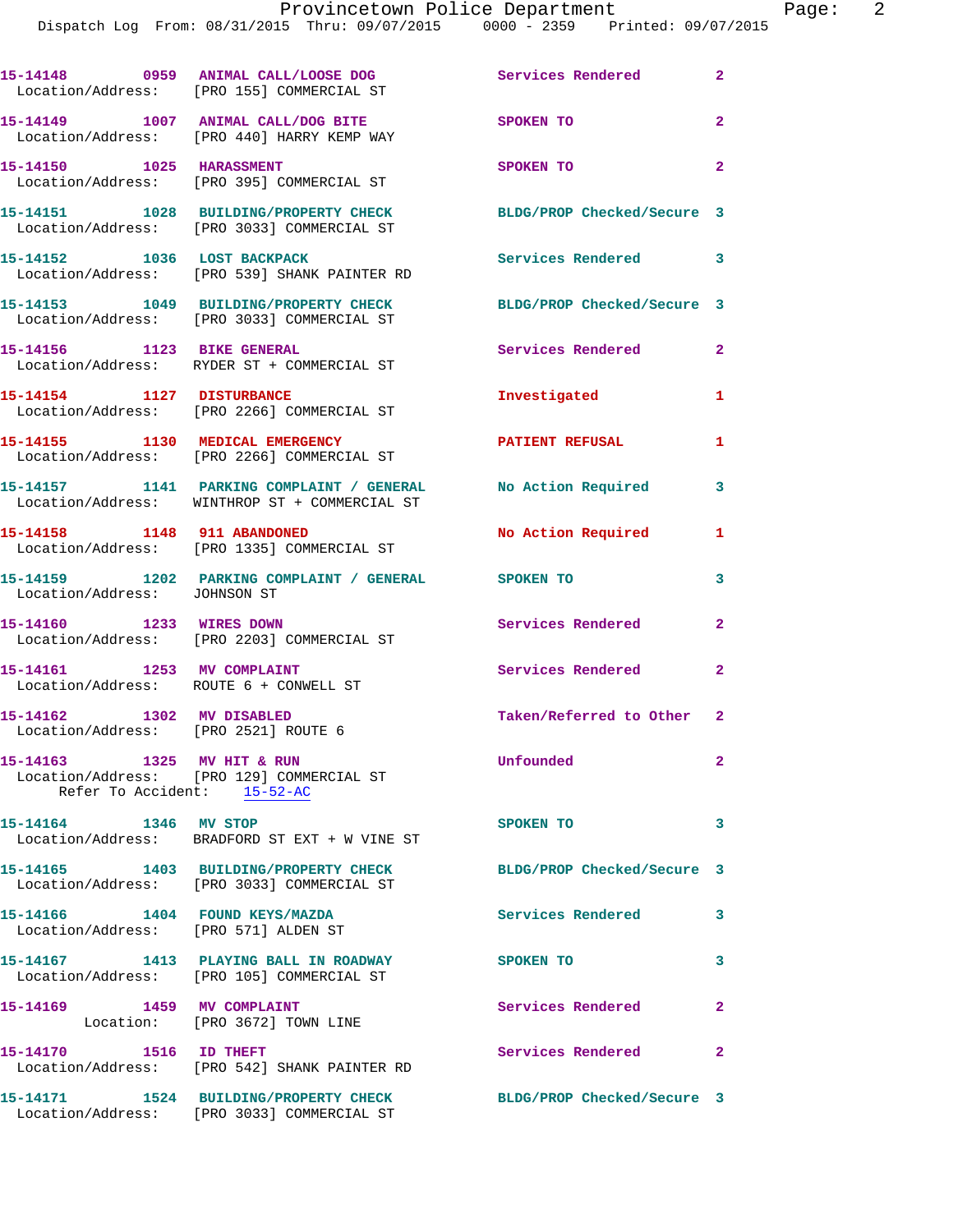|                                                                       | Provincetown Police Department<br>Dispatch Log From: 08/31/2015 Thru: 09/07/2015 0000 - 2359 Printed: 09/07/2015 |                            |              |
|-----------------------------------------------------------------------|------------------------------------------------------------------------------------------------------------------|----------------------------|--------------|
|                                                                       | 15-14172 1533 FOUND I-PHONE PINK&WHITE CASE Services Rendered<br>Location/Address: [PRO 3317] CEMETERY RD        |                            | 3            |
|                                                                       | 15-14173 1624 BUILDING/PROPERTY CHECK BLDG/PROP Checked/Secure 3<br>Location/Address: [PRO 3033] COMMERCIAL ST   |                            |              |
| 15-14174 1717 FOLLOW UP                                               | Location/Address: [PRO 542] SHANK PAINTER RD                                                                     | Services Rendered          | $\mathbf{2}$ |
|                                                                       | 15-14176 1745 MEDICAL EMERGENCY<br>Location/Address: [PRO 1716] WINSLOW ST                                       | <b>PATIENT REFUSAL</b>     | 1            |
|                                                                       | 15-14177 1807 BUILDING/PROPERTY CHECK<br>Location/Address: [PRO 3033] COMMERCIAL ST                              | BLDG/PROP Checked/Secure 3 |              |
|                                                                       | 15-14178 1830 MEDICAL EMERGENCY<br>Location/Address: [PRO 442] HARRY KEMP WAY                                    | Services Rendered          | 1            |
| 15-14179 1908 LOST KEYS                                               | Location/Address: [PRO 2737] COMMERCIAL ST                                                                       | <b>Services Rendered</b>   | 3            |
|                                                                       | 15-14180    1920    SERVE SUMMONS<br>Location/Address: [PRO 269] COMMERCIAL ST                                   | Services Rendered          | 3            |
| 15-14181    1928 MV ACCIDENT<br>Location/Address: SHANK PAINTER RD    |                                                                                                                  | Services Rendered          | 1            |
|                                                                       | 15-14182 1959 BUILDING/PROPERTY CHECK<br>Location/Address: [PRO 519] RACE POINT RD                               | BLDG/PROP Checked/Secure 3 |              |
|                                                                       | 15-14183 2000 BUILDING/PROPERTY CHECK BLDG/PROP Checked/Secure 3<br>Location/Address: [PRO 3033] COMMERCIAL ST   |                            |              |
| 15-14184 2007 MV STOP                                                 | Location/Address: [PRO 207] COMMERCIAL ST                                                                        | <b>VERBAL WARNING</b>      | 3            |
|                                                                       | 15-14185 2013 SUSPICIOUS ACTIVITY<br>Location/Address: [PRO 94] BRADFORD ST                                      | No Action Required         | $\mathbf{2}$ |
| 15-14186 2027 DEAD RACCOON<br>Location/Address: COOK ST + BRADFORD ST |                                                                                                                  | Services Rendered          | $\mathbf{2}$ |
| 15-14187 2034 SERVE WARRANT<br>Location/Address: [PRO 451] JOHNSON ST | Refer To Arrest: 15-254-AR                                                                                       | Arrest(s) Made             |              |
|                                                                       | 15-14189 2103 FOUND CHEVY KEY/RETURNED<br>Location/Address: [PRO 2849] COMMERCIAL ST                             | <b>Services Rendered</b>   | 3            |
|                                                                       | 15-14190 2105 BUILDING/PROPERTY CHECK<br>Location/Address: [PRO 3033] COMMERCIAL ST                              | BLDG/PROP Checked/Secure 3 |              |
|                                                                       | 15-14191 2119 BUILDING/PROPERTY CHECK<br>Location/Address: [PRO 1638] COMMERCIAL ST                              | BLDG/PROP Checked/Secure 3 |              |
| 15-14192                                                              | 2155 BUILDING/PROPERTY CHECK<br>Location/Address: [PRO 3033] COMMERCIAL ST                                       | BLDG/PROP Checked/Secure 3 |              |
|                                                                       | 15-14194 2258 BUILDING/PROPERTY CHECK<br>Location/Address: [PRO 3033] COMMERCIAL ST                              | BLDG/PROP Checked/Secure 3 |              |
| Location/Address: [PRO 512] PRINCE ST                                 | 15-14195 2326 BUILDING/PROPERTY CHECK                                                                            | BLDG/PROP Checked/Secure 3 |              |
| Location/Address: BRADFORD ST                                         | 15-14196 2348 BUILDING/PROPERTY CHECK                                                                            | BLDG/PROP Checked/Secure 3 |              |
|                                                                       | 15-14197 2356 BUILDING/PROPERTY CHECK<br>Location/Address: [PRO 3033] COMMERCIAL ST                              | BLDG/PROP Checked/Secure 3 |              |
| 15-14198 2356 BAR CHECK                                               |                                                                                                                  | LICENSING/NO ACTION        | $\mathbf{2}$ |

Page: 3<br>15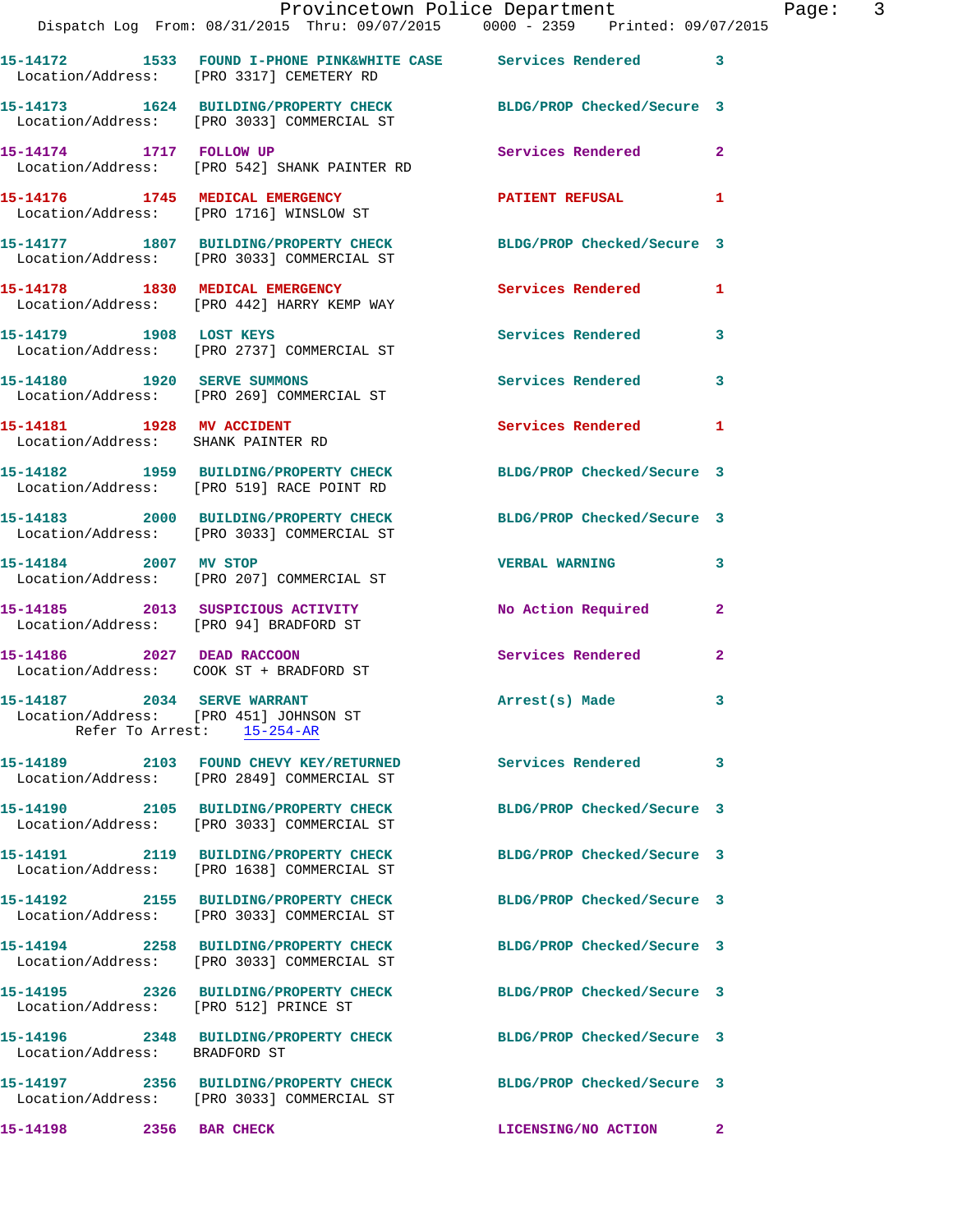|                                        | Provincetown Police Department<br>Dispatch Log From: 08/31/2015 Thru: 09/07/2015 0000 - 2359 Printed: 09/07/2015     |                            | Page: 4      |
|----------------------------------------|----------------------------------------------------------------------------------------------------------------------|----------------------------|--------------|
|                                        | Location/Address: [PRO 399] COMMERCIAL ST                                                                            |                            |              |
|                                        | 15-14199 2358 BY-LAW VIOLATION<br>Location/Address: [PRO 196] COMMERCIAL ST                                          | SPOKEN TO                  | $\mathbf{2}$ |
| For Date: $09/01/2015$ - Tuesday       |                                                                                                                      |                            |              |
|                                        | 15-14200 0004 LOBBY TRAFFIC<br>Location/Address: [PRO 542] SHANK PAINTER RD                                          | Services Rendered          | $\mathbf{2}$ |
|                                        | 15-14201 0008 MV OBSERVANCE / ASSIGNMENT Services Rendered<br>Location/Address: CENTRAL ST + BRADFORD ST             |                            | $\mathbf{3}$ |
| Location/Address: [PRO 94] BRADFORD ST | 15-14202 0008 MV OBSERVANCE / ASSIGNMENT Services Rendered                                                           |                            | $\mathbf{3}$ |
|                                        | 15-14203 0017 BUILDING/PROPERTY CHECK BLDG/PROP Checked/Secure 3<br>Location/Address: [PRO 175] COMMERCIAL ST        |                            |              |
|                                        | 15-14204 0018 MV STOP<br>Location/Address: [PRO 1790] BRADFORD ST                                                    | VERBAL WARNING 3           |              |
|                                        | 15-14205 0033 BUILDING/PROPERTY CHECK BLDG/PROP Checked/Secure 3<br>Location/Address: [PRO 440] HARRY KEMP WAY       |                            |              |
|                                        | 15-14206 0040 MV OBSERVANCE / ASSIGNMENT No Action Required 3<br>Location/Address: BRADFORD ST + RYDER ST            |                            |              |
|                                        | 15-14207 0047 BUILDING/PROPERTY CHECK<br>Location/Address: [PRO 1989] COMMERCIAL ST                                  | BLDG/PROP Checked/Secure 3 |              |
|                                        | 15-14208 0048 B & E BURGLARY ATTEMPT Services Rendered 2<br>Location/Address: [PRO 1252] SHANK PAINTER RD            |                            |              |
|                                        | 15-14209 0108 MV STOP<br>Location/Address: [PRO 2818] CONWELL ST                                                     | <b>VERBAL WARNING</b>      | 3            |
| 15-14211 0120 ASSIST CITIZEN           | Location/Address: [PRO 2818] CONWELL ST                                                                              | Services Rendered 3        |              |
|                                        | 15-14212 		 0129 BUILDING/PROPERTY CHECK 		 BLDG/PROP Checked/Secure 3<br>Location/Address: [PRO 444] HIGH POLE HILL |                            |              |
| 15-14213 0146 COMPLAINT                | Location/Address: [PRO 433] RYDER ST EXT                                                                             | Services Rendered 3        |              |
|                                        | 15-14214 0154 BUILDING/PROPERTY CHECK BLDG/PROP Checked/Secure 3<br>Location/Address: [PRO 3033] COMMERCIAL ST       |                            |              |
| Location/Address: [PRO 512] PRINCE ST  | 15-14215 0205 BUILDING/PROPERTY CHECK BLDG/PROP Checked/Secure 3                                                     |                            |              |
|                                        | 15-14216 0323 BUILDING/PROPERTY CHECK BLDG/PROP Checked/Secure 3<br>Location/Address: [PRO 1645] HARRY KEMP WAY      |                            |              |
|                                        | 15-14217 0339 BUILDING/PROPERTY CHECK BLDG/PROP Checked/Secure 3<br>Location/Address: [PRO 3033] COMMERCIAL ST       |                            |              |
|                                        | 15-14218 0357 COMPLAINT<br>Location/Address: [PRO 433] RYDER ST EXT                                                  | SPOKEN TO                  | 3            |
|                                        | 15-14219 0405 NOISE COMPLAINT<br>Location/Address: [PRO 2099] BRADFORD ST                                            | SPOKEN TO                  | $\mathbf{3}$ |
|                                        | 15-14220 0448 BUILDING/PROPERTY CHECK BLDG/PROP Checked/Secure 3<br>Location/Address: [PRO 3033] COMMERCIAL ST       |                            |              |
|                                        | 15-14221 0452 PARK, WALK & TALK<br>Location/Address: [PRO 539] SHANK PAINTER RD                                      | Services Rendered 2        |              |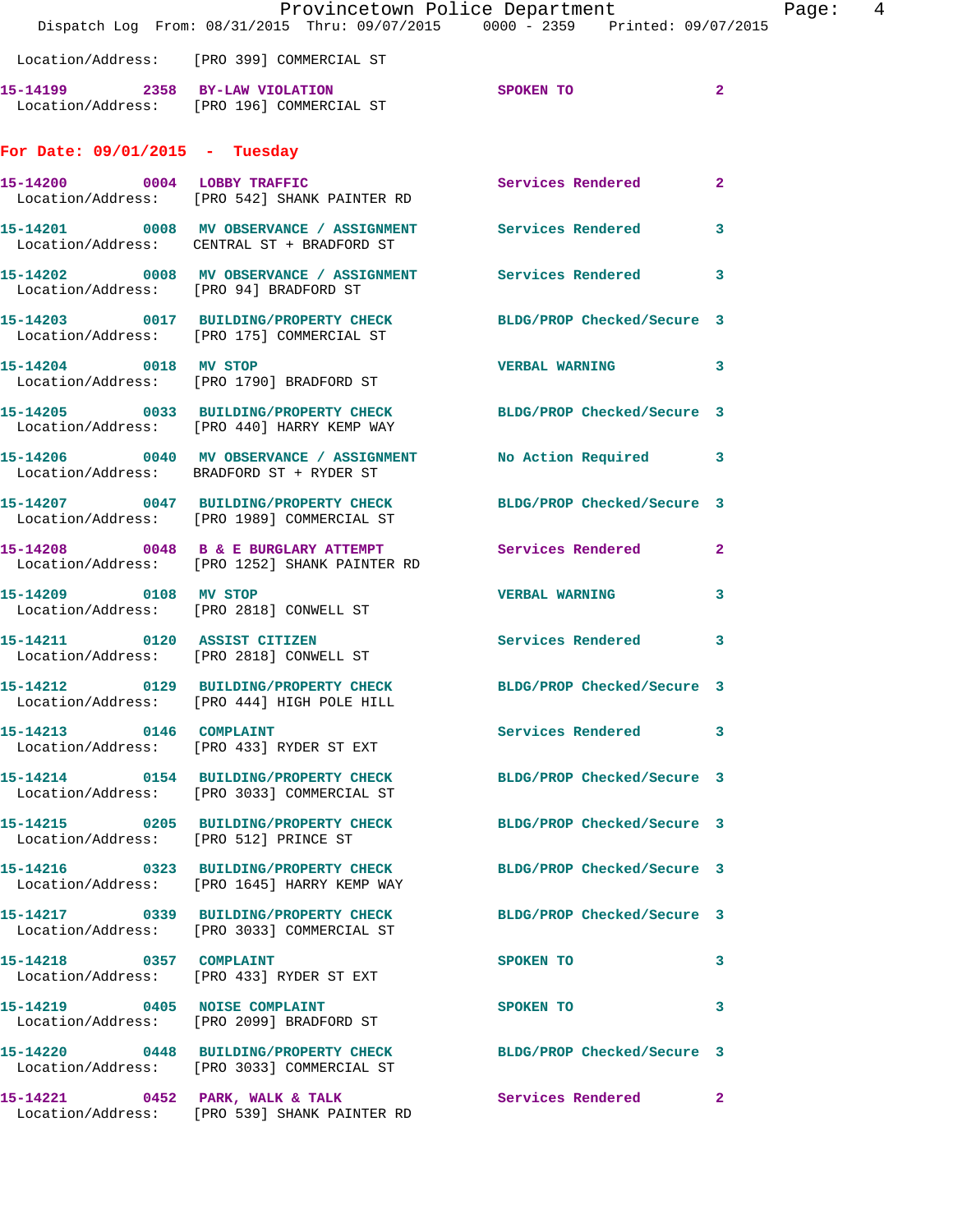|                                       | Dispatch Log From: 08/31/2015 Thru: 09/07/2015   0000 - 2359   Printed: 09/07/2015                                    | Provincetown Police Department          |              | Page: 5 |  |
|---------------------------------------|-----------------------------------------------------------------------------------------------------------------------|-----------------------------------------|--------------|---------|--|
|                                       | 15-14222 0523 BUILDING/PROPERTY CHECK BLDG/PROP Checked/Secure 3<br>Location/Address: [PRO 1638] COMMERCIAL ST        |                                         |              |         |  |
|                                       | 15-14223 0535 MV OBSERVANCE / ASSIGNMENT Services Rendered 3<br>Location/Address: RACE POINT RD + SEASHORE PARK DR    |                                         |              |         |  |
|                                       | 15-14224 0551 BUILDING/PROPERTY CHECK BLDG/PROP Checked/Secure 3<br>Location/Address: [PRO 3609] COMMERCIAL ST        |                                         |              |         |  |
|                                       | 15-14225 0554 BUILDING/PROPERTY CHECK Services Rendered 3<br>Location/Address: [PRO 3033] COMMERCIAL ST               |                                         |              |         |  |
|                                       | 15-14226 0558 FLIGHT COVERAGE<br>Location/Address: [PRO 516] RACE POINT RD                                            | Services Rendered                       | $\mathbf{2}$ |         |  |
|                                       | 15-14227 0610 LOST VW KEYS/FOUND Services Rendered<br>Location/Address: [PRO 1788] CREEK RD                           |                                         | $\mathbf{3}$ |         |  |
|                                       | 15-14229     0721   PARKING COMPLAINT / GENERAL      Services Rendered<br>Location/Address:   [PRO 260] COMMERCIAL ST |                                         | $\mathbf{3}$ |         |  |
|                                       | 15-14228 0736 BUILDING/PROPERTY CHECK BLDG/PROP Checked/Secure 3<br>Location/Address: [PRO 3033] COMMERCIAL ST        |                                         |              |         |  |
|                                       | 15-14230 0800 ALARM - BURG<br>Location/Address: [PRO 440] HARRY KEMP WAY                                              | <b>Services Rendered</b> 1              |              |         |  |
|                                       | 15-14231 0808 SERVICE CALL/FINGERPRINTING Services Rendered<br>Location/Address: [PRO 542] SHANK PAINTER RD           |                                         | $\mathbf{3}$ |         |  |
|                                       | 15-14232 0827 BUILDING/PROPERTY CHECK BLDG/PROP Checked/Secure 3<br>Location/Address: [PRO 2483] COMMERCIAL ST        |                                         |              |         |  |
|                                       | 15-14233 0827 BUILDING/PROPERTY CHECK BLDG/PROP Checked/Secure 3<br>Location/Address: [PRO 2206] COMMERCIAL ST        |                                         |              |         |  |
|                                       | 15-14234 0848 BUILDING/PROPERTY CHECK BLDG/PROP Checked/Secure 3<br>Location/Address: [PRO 3033] COMMERCIAL ST        |                                         |              |         |  |
|                                       | 15-14237 0900 COMPLAINT<br>Location/Address: [PRO 4003] COMMERCIAL ST                                                 | SPOKEN TO                               | 3            |         |  |
|                                       | Location/Address: [PRO 542] SHANK PAINTER RD<br>Refer To Arrest: 15-255-AR                                            | Arrest(s) Made                          |              |         |  |
| Location/Address: GEORGES PATH        | 15-14238 0923 ANIMAL CALL/MISSING DOG SPOKEN TO                                                                       |                                         | $\mathbf{2}$ |         |  |
| Location/Address: [PRO 3287] ROUTE 6  | 15-14239 0938 BUILDING/PROPERTY CHECK BLDG/PROP Checked/Secure 3                                                      |                                         |              |         |  |
| Location/Address: [PRO 3222] ALDEN ST | 15-14240 0940 MEDICAL EMERGENCY/D.O.T. Transported to Hospital 1                                                      |                                         |              |         |  |
|                                       | 15-14241 1025 BUILDING/PROPERTY CHECK BLDG/PROP Checked/Secure 3<br>Location/Address: [PRO 3033] COMMERCIAL ST        |                                         |              |         |  |
|                                       | 15-14242 1046 ASSIST AGENCY / MUTUAL AID Services Rendered 3<br>Location: [TRU] STOTT'S CROSSING                      |                                         |              |         |  |
|                                       | 15-14243 1124 911 GENERAL/ABANDONED Services Rendered 1<br>Location/Address: [PRO 1848] COMMERCIAL ST                 |                                         |              |         |  |
|                                       | 15-14244 1248 PROPERTY DAMAGE<br>Location/Address: [PRO 3771] COMMERCIAL ST                                           | SPOKEN TO DESCRIPTION OF REAL PROPERTY. | 3            |         |  |
|                                       | 15-14245 1334 BUILDING/PROPERTY CHECK BLDG/PROP Checked/Secure 3<br>Location/Address: [PRO 3033] COMMERCIAL ST        |                                         |              |         |  |
|                                       |                                                                                                                       | Services Rendered                       | 3            |         |  |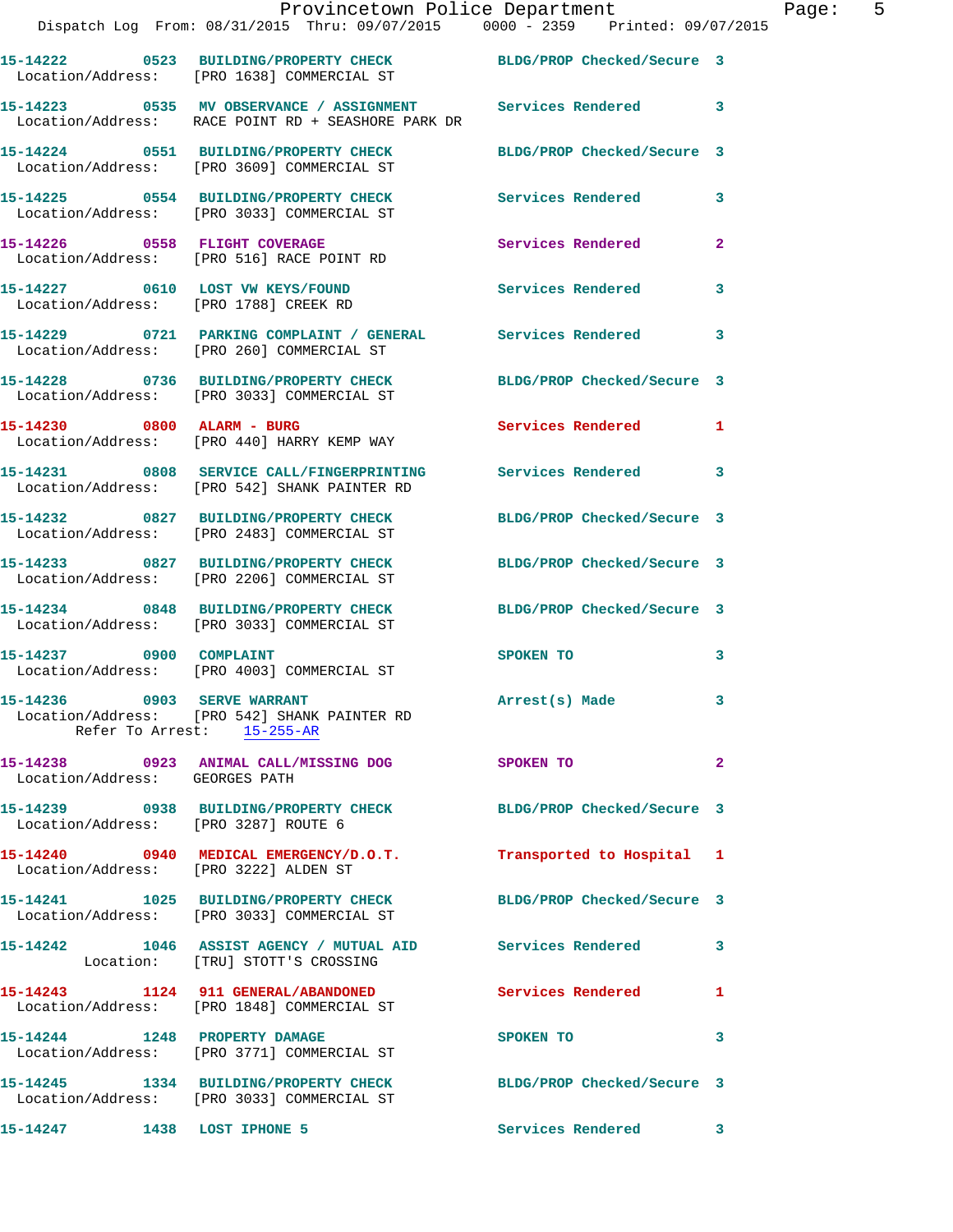|                                 | Provincetown Police Department<br>Dispatch Log From: 08/31/2015 Thru: 09/07/2015 0000 - 2359 Printed: 09/07/2015 |                             | Page: 6      |  |
|---------------------------------|------------------------------------------------------------------------------------------------------------------|-----------------------------|--------------|--|
|                                 | Location/Address: [PRO 542] SHANK PAINTER RD                                                                     |                             |              |  |
|                                 | 15-14249 1441 ALARM - GENERAL Services Rendered 1<br>Location/Address: [PRO 1778] SHANK PAINTER RD               |                             |              |  |
| Location/Address: COMMERCIAL ST | 15-14248 1442 BUILDING/PROPERTY CHECK BLDG/PROP Checked/Secure 3                                                 |                             |              |  |
|                                 | 15-14250 1445 ALARM - GENERAL<br>Location/Address: [PRO 1778] SHANK PAINTER RD                                   | SPOKEN TO AND THE SPOKEN TO | $\mathbf{1}$ |  |
|                                 | 15-14251 1458 MEDICAL EMERGENCY/FALL 2 PATIENT REFUSAL 1<br>Location/Address: [PRO 3296] SHANK PAINTER RD        |                             |              |  |
|                                 | 15-14253 1605 BUILDING/PROPERTY CHECK BLDG/PROP Checked/Secure 3<br>Location/Address: [PRO 3033] COMMERCIAL ST   |                             |              |  |
|                                 | 15-14254 1643 LARCENY /FORGERY / FRAUD Services Rendered 2<br>Location/Address: [PRO 542] SHANK PAINTER RD       |                             |              |  |
|                                 | 15-14255 1649 PARK, WALK & TALK<br>Location/Address: [PRO 105] COMMERCIAL ST                                     | Services Rendered 2         |              |  |
|                                 | 15-14256    1656    AIRCRAFT<br>Location/Address: [PRO 516] RACE POINT RD                                        | Services Rendered 2         |              |  |
|                                 | 15-14257 1706 BUILDING/PROPERTY CHECK BLDG/PROP Checked/Secure 3<br>Location/Address: [PRO 3033] COMMERCIAL ST   |                             |              |  |
|                                 | 15-14258 1718 MEDICAL EMERGENCY/CLAMMY PATIENT REFUSAL 1<br>Location/Address: [PRO 3222] ALDEN ST                |                             |              |  |
| 15-14259 1756 FOUND KEYS        | Location/Address: [PRO 542] SHANK PAINTER RD                                                                     | Services Rendered 3         |              |  |
| Location/Address: COMMERCIAL ST | 15-14260 1801 BUILDING/PROPERTY CHECK BLDG/PROP Checked/Secure 3                                                 |                             |              |  |
|                                 | 15-14261 1803 BUILDING/PROPERTY CHECK BLDG/PROP Checked/Secure 3<br>Location/Address: [PRO 3033] COMMERCIAL ST   |                             |              |  |
|                                 | 15-14262 1812 MV COMPLAINT<br>Location/Address: [PRO 175] COMMERCIAL ST                                          | Services Rendered           | $\mathbf{2}$ |  |
|                                 | 15-14263 1846 ALARM SOUNDING<br>Location/Address: [PRO 341] COMMERCIAL ST                                        | Services Rendered 1         |              |  |
|                                 | 15-14264 1905 BUILDING/PROPERTY CHECK BLDG/PROP Checked/Secure 3<br>Location/Address: [PRO 193] COMMERCIAL ST    |                             |              |  |
|                                 | 15-14266 1940 BUILDING/PROPERTY CHECK<br>Location/Address: [PRO 3033] COMMERCIAL ST                              | BLDG/PROP Checked/Secure 3  |              |  |
| 15-14267 1949 MV STOP           | Location/Address: [PRO 3912] SHANK PAINTER RD                                                                    | <b>VERBAL WARNING</b>       | 3            |  |
|                                 | 15-14268 2032 BUILDING/PROPERTY CHECK BLDG/PROP Checked/Secure 3<br>Location/Address: [PRO 3033] COMMERCIAL ST   |                             |              |  |
|                                 | 15-14269 2044 COMPLAINT<br>Location/Address: [PRO 2618] COMMERCIAL ST                                            | SPOKEN TO                   | 3            |  |
|                                 | 15-14270 2046 BUILDING/PROPERTY CHECK BLDG/PROP Checked/Secure 3<br>Location/Address: [PRO 519] RACE POINT RD    |                             |              |  |
|                                 | 15-14271 2102 BUILDING/PROPERTY CHECK BLDG/PROP Checked/Secure 3<br>Location/Address: [PRO 1952] COMMERCIAL ST   |                             |              |  |
| 15-14272 2114 ALARM - GENERAL   | Location/Address: [PRO 530] SHANK PAINTER RD                                                                     | BLDG/PROP Checked/Secure 1  |              |  |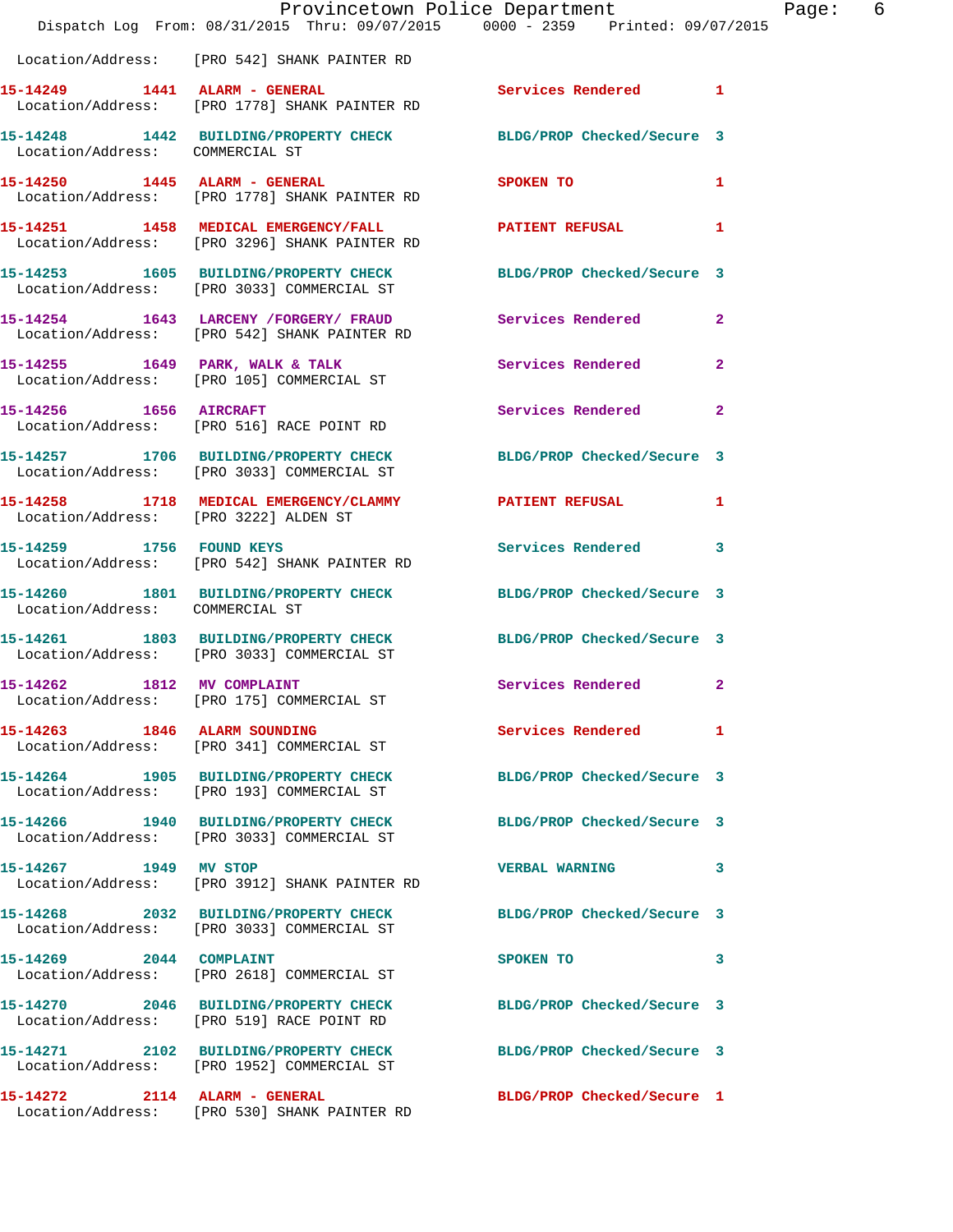|                                                                |                                                                                                                | Provincetown Police Department |                         | Page: | -7 |
|----------------------------------------------------------------|----------------------------------------------------------------------------------------------------------------|--------------------------------|-------------------------|-------|----|
|                                                                | Dispatch Log From: 08/31/2015 Thru: 09/07/2015 0000 - 2359 Printed: 09/07/2015                                 |                                |                         |       |    |
|                                                                | 15-14273 2145 BUILDING/PROPERTY CHECK BLDG/PROP Checked/Secure 3<br>Location/Address: [PRO 3033] COMMERCIAL ST |                                |                         |       |    |
| 15-14275 2202 BAR CHECK                                        | Location/Address: [PRO 2731] COMMERCIAL ST                                                                     | BLDG/PROP Checked/Secure 2     |                         |       |    |
| 15-14276 2215 COMPLAINT                                        | Location/Address: [PRO 2144] CONWELL ST                                                                        | SPOKEN TO 3                    |                         |       |    |
|                                                                | 15-14277 2226 BUILDING/PROPERTY CHECK<br>Location/Address: [PRO 3033] COMMERCIAL ST                            | BLDG/PROP Checked/Secure 3     |                         |       |    |
|                                                                | 15-14278 2323 LOBBY TRAFFIC<br>Location/Address: [PRO 542] SHANK PAINTER RD                                    | Services Rendered 3            |                         | 26    |    |
|                                                                | 15-14279 2325 BUILDING/PROPERTY CHECK BLDG/PROP Checked/Secure 3<br>Location/Address: [PRO 3033] COMMERCIAL ST |                                |                         |       |    |
| 15-14280 2331 NOISE COMPLAINT<br>Location/Address: BRADFORD ST |                                                                                                                | SPOKEN TO                      | $\overline{\mathbf{3}}$ |       |    |
|                                                                | 15-14281 2333 BUILDING/PROPERTY CHECK BLDG/PROP Checked/Secure 3<br>Location/Address: [PRO 1989] COMMERCIAL ST |                                |                         |       |    |
| 15-14282 2335 MV STOP                                          | Location/Address: BRADFORD ST + COOK ST                                                                        | VERBAL WARNING 3               |                         |       |    |
|                                                                | 15-14283 2350 BUILDING/PROPERTY CHECK BLDG/PROP Checked/Secure 3<br>Location/Address: [PRO 2539] RYDER ST EXT  |                                |                         |       |    |
| For Date: $09/02/2015$ - Wednesday                             |                                                                                                                |                                |                         |       |    |
| 15-14284 0005 MV STOP                                          | Location/Address: [PRO 2479] ROUTE 6                                                                           | VERBAL WARNING 3               |                         |       |    |
|                                                                | 15-14285 0009 MV OBSERVANCE / ASSIGNMENT Services Rendered 3<br>Location/Address: [PRO 2818] CONWELL ST        |                                |                         |       |    |
|                                                                | 15-14286 0018 MV OBSERVANCE / ASSIGNMENT Services Rendered<br>Location/Address: BRADFORD ST + RYDER ST         |                                | $\overline{\mathbf{3}}$ |       |    |
| 15-14287 0023 MV STOP                                          | Location/Address: [PRO 37] BRADFORD ST                                                                         | VERBAL WARNING 3               |                         |       |    |
|                                                                | 15-14288 0031 BUILDING/PROPERTY CHECK BLDG/PROP Checked/Secure 3<br>Location/Address: [PRO 3033] COMMERCIAL ST |                                |                         |       |    |

**15-14289 0035 BUILDING/PROPERTY CHECK BLDG/PROP Checked/Secure 3**  Location/Address: [PRO 488] MAYFLOWER AVE

Location/Address: [PRO 3295] MAYFLOWER ST

**15-14291 0049 BUILDING/PROPERTY CHECK BLDG/PROP Checked/Secure 3**  Location/Address: [PRO 444] HIGH POLE HILL

Location/Address: [PRO 539] SHANK PAINTER RD

Location/Address: [PRO 94] BRADFORD ST

**15-14294 0102 MV STOP VERBAL WARNING 3** 

Location/Address: [PRO 2577] BRADFORD ST

Location/Address: [PRO 3033] COMMERCIAL ST

Location/Address: BRADFORD ST + HOWLAND ST

**15-14290 0043 BUILDING/PROPERTY CHECK BLDG/PROP Checked/Secure 3** 

**15-14292 0058 BY-LAW VIOLATION SPOKEN TO 2** 

**15-14293 0059 MV OBSERVANCE / ASSIGNMENT Services Rendered 3** 

**15-14295 0117 MV OBSERVANCE / ASSIGNMENT Services Rendered 3** 

**15-14297 0126 BUILDING/PROPERTY CHECK BLDG/PROP Checked/Secure 3**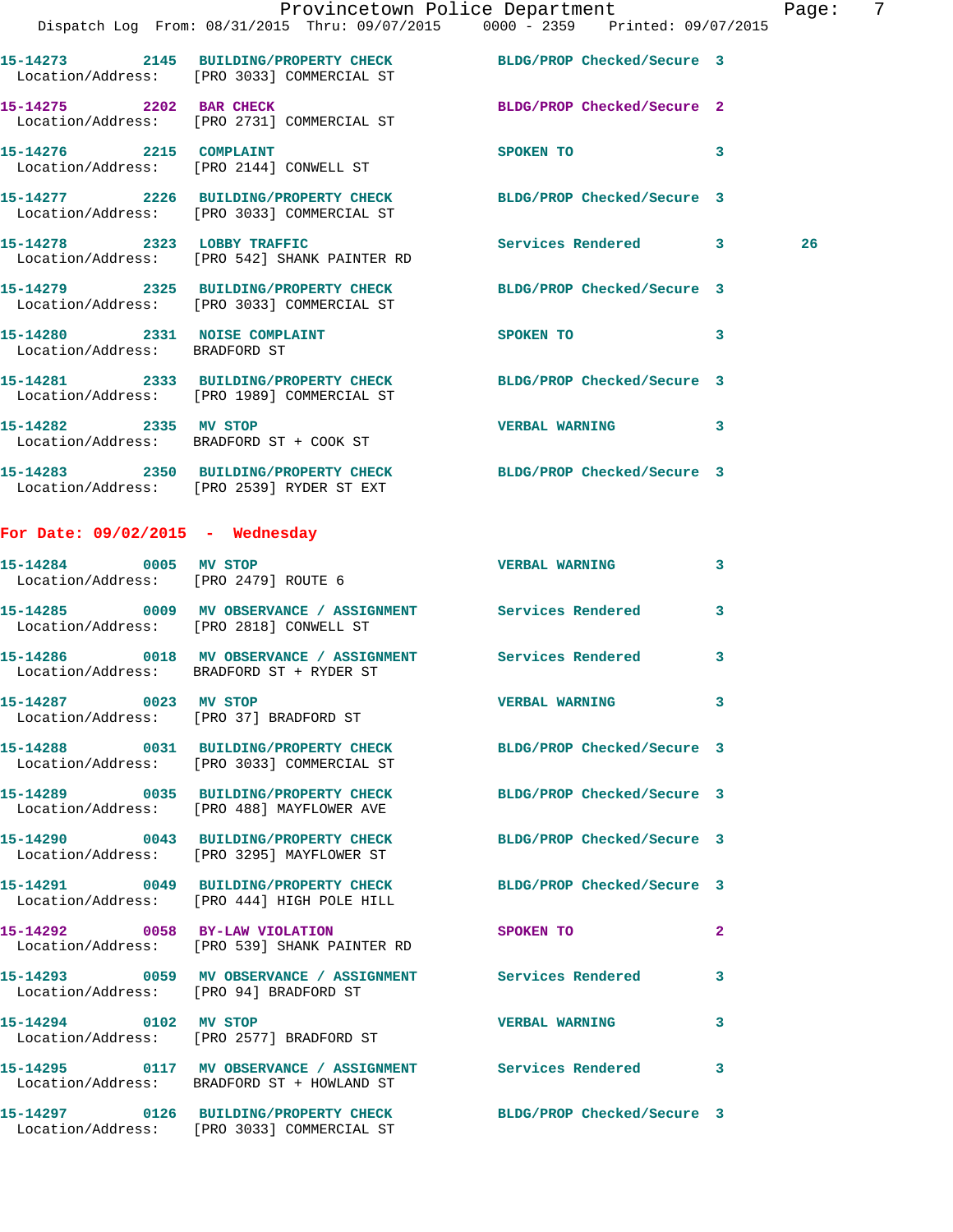| 15-14298 0128 MV STOP                                                | Location/Address: [PRO 57] BRADFORD ST                                                                           | VERBAL WARNING 3           |                            |
|----------------------------------------------------------------------|------------------------------------------------------------------------------------------------------------------|----------------------------|----------------------------|
|                                                                      | 15-14299 0140 BUILDING/PROPERTY CHECK BLDG/PROP Checked/Secure 3<br>Location/Address: [PRO 530] SHANK PAINTER RD |                            |                            |
|                                                                      | 15-14300 0202 BUILDING/PROPERTY CHECK<br>Location/Address: [PRO 1780] JOHNSON ST                                 | BLDG/PROP Checked/Secure 3 |                            |
|                                                                      | 15-14301 0207 BUILDING/PROPERTY CHECK<br>Location/Address: [PRO 3259] MACMILLAN WHARF                            | <b>Services Rendered</b>   | $\overline{\phantom{a}}$ 3 |
|                                                                      | 15-14302 0220 BUILDING/PROPERTY CHECK<br>Location/Address: [PRO 3033] COMMERCIAL ST                              | BLDG/PROP Checked/Secure 3 |                            |
|                                                                      | 15-14303 0222 BUILDING/PROPERTY CHECK<br>Location/Address: SHANK PAINTER RD + BRADFORD ST                        | <b>Services Rendered</b> 3 |                            |
|                                                                      | 15-14304 0319 BUILDING/PROPERTY CHECK<br>Location/Address: [PRO 3033] COMMERCIAL ST                              | BLDG/PROP Checked/Secure 3 |                            |
|                                                                      | 15-14305 0442 BUILDING/PROPERTY CHECK<br>Location/Address: [PRO 3033] COMMERCIAL ST                              | BLDG/PROP Checked/Secure 3 |                            |
| Location/Address: [PRO 16] BRADFORD ST                               | 15-14306 0509 BUILDING/PROPERTY CHECK BLDG/PROP Checked/Secure 3                                                 |                            |                            |
| 15-14307 0537 MV STOP                                                | Location/Address: CONWELL ST + HARRY KEMP WAY                                                                    | <b>VERBAL WARNING</b>      | 3                          |
|                                                                      | 15-14308 0547 BUILDING/PROPERTY CHECK<br>Location/Address: [PRO 3033] COMMERCIAL ST                              | <b>Services Rendered</b>   | $\overline{\mathbf{3}}$    |
|                                                                      | 15-14309 0548 PARK, WALK & TALK<br>Location: [PRO 3431] LOPES SQUARE                                             | Services Rendered          | $\overline{\phantom{0}}$ 2 |
|                                                                      | 15-14310 0635 BUILDING/PROPERTY CHECK<br>Location/Address: [PRO 3033] COMMERCIAL ST                              | BLDG/PROP Checked/Secure 3 |                            |
| Location/Address: HOBSON AVE                                         | 15-14311 0636 LOST HUSKY/FOUND                                                                                   | Services Rendered          | $\overline{\phantom{0}}$ 2 |
|                                                                      | 15-14312 0737 BUILDING/PROPERTY CHECK BLDG/PROP Checked/Secure 3<br>Location/Address: [PRO 3033] COMMERCIAL ST   |                            |                            |
| 15-14313 0800 DISTURBANCE                                            | Location/Address: [PRO 510] PLEASANT ST                                                                          | Services Rendered          | $\mathbf{1}$               |
| 15-14314 0810 VERBAL SPEED                                           | Location/Address: SHANK PAINTER RD + BRADFORD ST                                                                 | VERBAL WARNING 3           |                            |
|                                                                      | 15-14316 0832 BUILDING/PROPERTY CHECK BLDG/PROP Checked/Secure 3<br>Location/Address: [PRO 3033] COMMERCIAL ST   |                            |                            |
|                                                                      | 15-14317 0838 PARK, WALK & TALK<br>Location/Address: [PRO 105] COMMERCIAL ST                                     | Services Rendered 2        |                            |
| Location/Address: [PRO 2521] ROUTE 6                                 | 15-14318 0841 MV OBSERVANCE / ASSIGNMENT Services Rendered                                                       |                            | $\overline{\mathbf{3}}$    |
| 15-14319 0848 FOUND CASH                                             | Location/Address: COURT ST + COMMERCIAL ST                                                                       | Services Rendered          | $\overline{\phantom{a}}$ 3 |
|                                                                      | 15-14320 0859 MV OBSERVANCE / ASSIGNMENT<br>Location/Address: HIGH POLE HL + BRADFORD ST                         | Citation/Warning Issued 3  |                            |
| 15-14321 0903 CITATION SPEED<br>Location/Address: [PRO 2518] ROUTE 6 |                                                                                                                  | Citation/Warning Issued 3  |                            |
| 15-14322 0914 FOLLOW UP                                              |                                                                                                                  | FOLLOW UP                  | $\overline{\mathbf{2}}$    |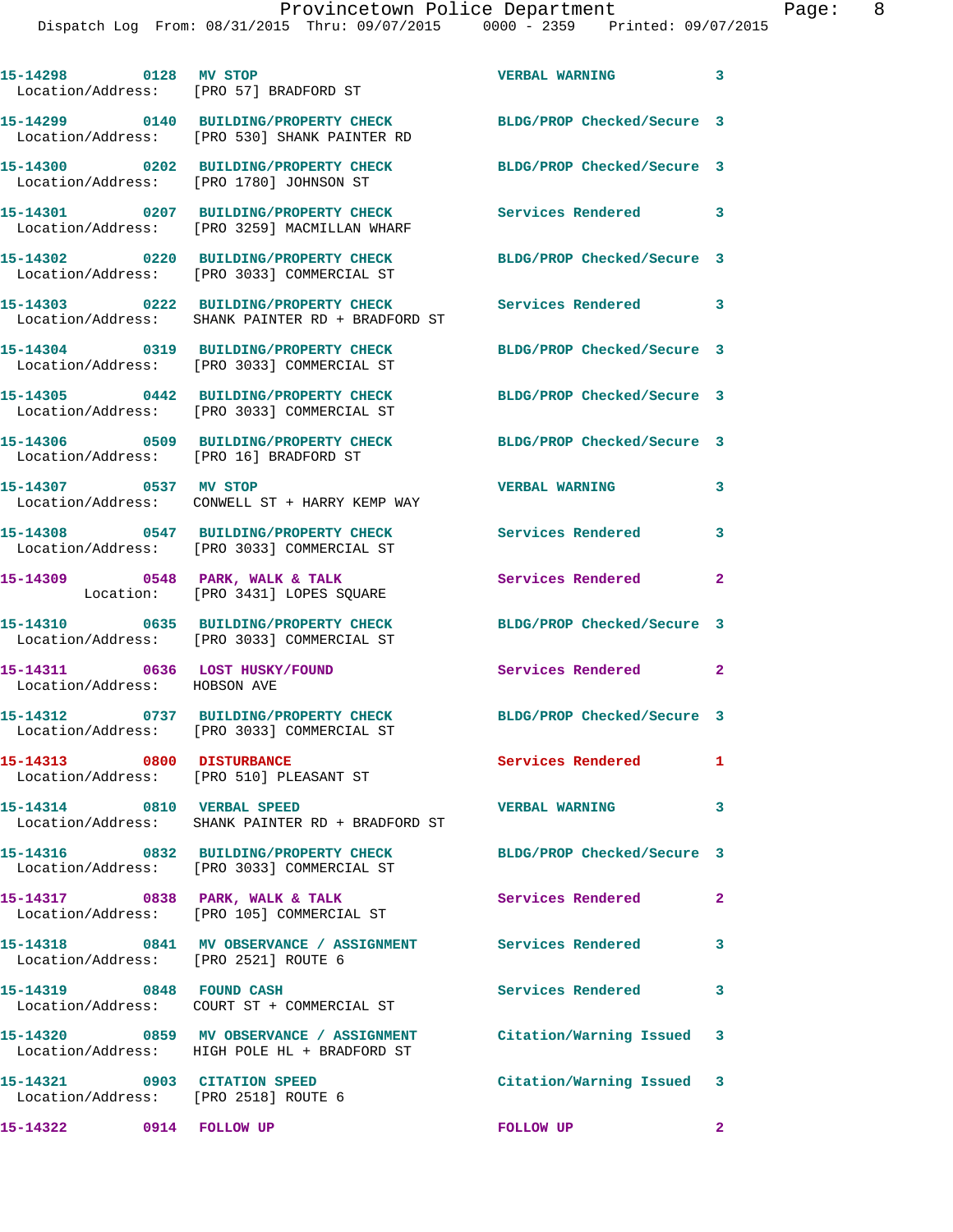|                             | Provincetown Police Department<br>Dispatch Log From: 08/31/2015 Thru: 09/07/2015 0000 - 2359 Printed: 09/07/2015 |                            |                | Page: 9 |  |
|-----------------------------|------------------------------------------------------------------------------------------------------------------|----------------------------|----------------|---------|--|
|                             | Location/Address: [PRO 519] RACE POINT RD                                                                        |                            |                |         |  |
|                             | 15-14323 0920 MV STOP<br>Location/Address: CARVER ST + BRADFORD ST                                               | VERBAL WARNING 3           |                |         |  |
|                             | 15-14324 0921 BUILDING/PROPERTY CHECK BLDG/PROP Checked/Secure 3<br>Location/Address: [PRO 3303] STANDISH ST     |                            |                |         |  |
|                             | 15-14325 1000 FOUND IPHONE/RETURNED<br>Location/Address: [PRO 1892] SHANK PAINTER RD                             | Services Rendered 3        |                | 1       |  |
|                             | 15-14326 1006 PARK, WALK & TALK 1999 Services Rendered 2<br>Location/Address: [PRO 105] COMMERCIAL ST            |                            |                |         |  |
|                             | 15-14327 1029 BUILDING/PROPERTY CHECK BLDG/PROP Checked/Secure 3<br>Location/Address: [PRO 3303] STANDISH ST     |                            |                |         |  |
|                             | 15-14328 1038 PHONE SCAM<br>Location/Address: [PRO 550] STANDISH ST                                              | Services Rendered 2        |                |         |  |
| 15-14329 1051 MV STOP       | Location/Address: STANDISH ST + BRADFORD ST                                                                      | VERBAL WARNING 3           |                |         |  |
|                             | 15-14330 1134 BUILDING/PROPERTY CHECK BLDG/PROP Checked/Secure 3<br>Location/Address: [PRO 3303] STANDISH ST     |                            |                |         |  |
|                             | 15-14331 1235 BUILDING/PROPERTY CHECK BLDG/PROP Checked/Secure 3<br>Location/Address: [PRO 3033] COMMERCIAL ST   |                            |                |         |  |
|                             | 15-14332 1252 PARK, WALK & TALK<br>Location: [PRO 3431] LOPES SQUARE                                             | Services Rendered 2        |                |         |  |
| Refer To Field Int: 15-1-FI | 15-14333 1348 PARK, WALK & TALK 1988 Services Rendered 2<br>Location: [PRO 3431] LOPES SQUARE                    |                            |                |         |  |
|                             | 15-14334 1403 BUILDING/PROPERTY CHECK BLDG/PROP Checked/Secure 3<br>Location/Address: [PRO 3033] COMMERCIAL ST   |                            |                |         |  |
|                             | 15-14335 1412 MV COMPLAINT<br>Location/Address: [PRO 105] COMMERCIAL ST                                          | Services Rendered 2        |                |         |  |
|                             | 15-14336 1425 BUILDING/PROPERTY CHECK<br>Location/Address: [PRO 105] COMMERCIAL ST                               | Services Rendered          | $\mathbf{3}$   |         |  |
|                             | 15-14337 1436 CONDITION 13<br>Location/Address: [PRO 439] GOSNOLD ST                                             | Services Rendered 1        |                |         |  |
|                             | 15-14338 1531 PARK, WALK & TALK<br>Location/Address: [PRO 165] COMMERCIAL ST                                     | Services Rendered          | $\overline{2}$ |         |  |
|                             | 15-14339 1540 MEDICAL EMERGENCY<br>Location/Address: [PRO 440] HARRY KEMP WAY                                    | Transported to Hospital 1  |                |         |  |
|                             | 15-14340 1544 BUILDING/PROPERTY CHECK<br>Location/Address: [PRO 3033] COMMERCIAL ST                              | BLDG/PROP Checked/Secure 3 |                |         |  |
|                             | 15-14341 1549 MEDICAL EMERGENCY-LIFT ASSIST PATIENT REFUSAL<br>Location/Address: [PRO 395] COMMERCIAL ST         |                            | $\mathbf{1}$   |         |  |
|                             | 15-14343 1647 FOUND KEYS/RETURNED<br>Location/Address: [PRO 632] COMMERCIAL ST                                   | No Action Required 3       |                | 1       |  |
|                             | 15-14344 1659 BUILDING/PROPERTY CHECK BLDG/PROP Checked/Secure 3<br>Location/Address: [PRO 3033] COMMERCIAL ST   |                            |                |         |  |
|                             | 15-14345 1738 BAR CHECK<br>Location/Address: [PRO 3837] COMMERCIAL ST                                            | Services Rendered          | $\mathbf{2}$   |         |  |
|                             | 15-14346 1759 BUILDING/PROPERTY CHECK<br>Location/Address: [PRO 3033] COMMERCIAL ST                              | BLDG/PROP Checked/Secure 3 |                |         |  |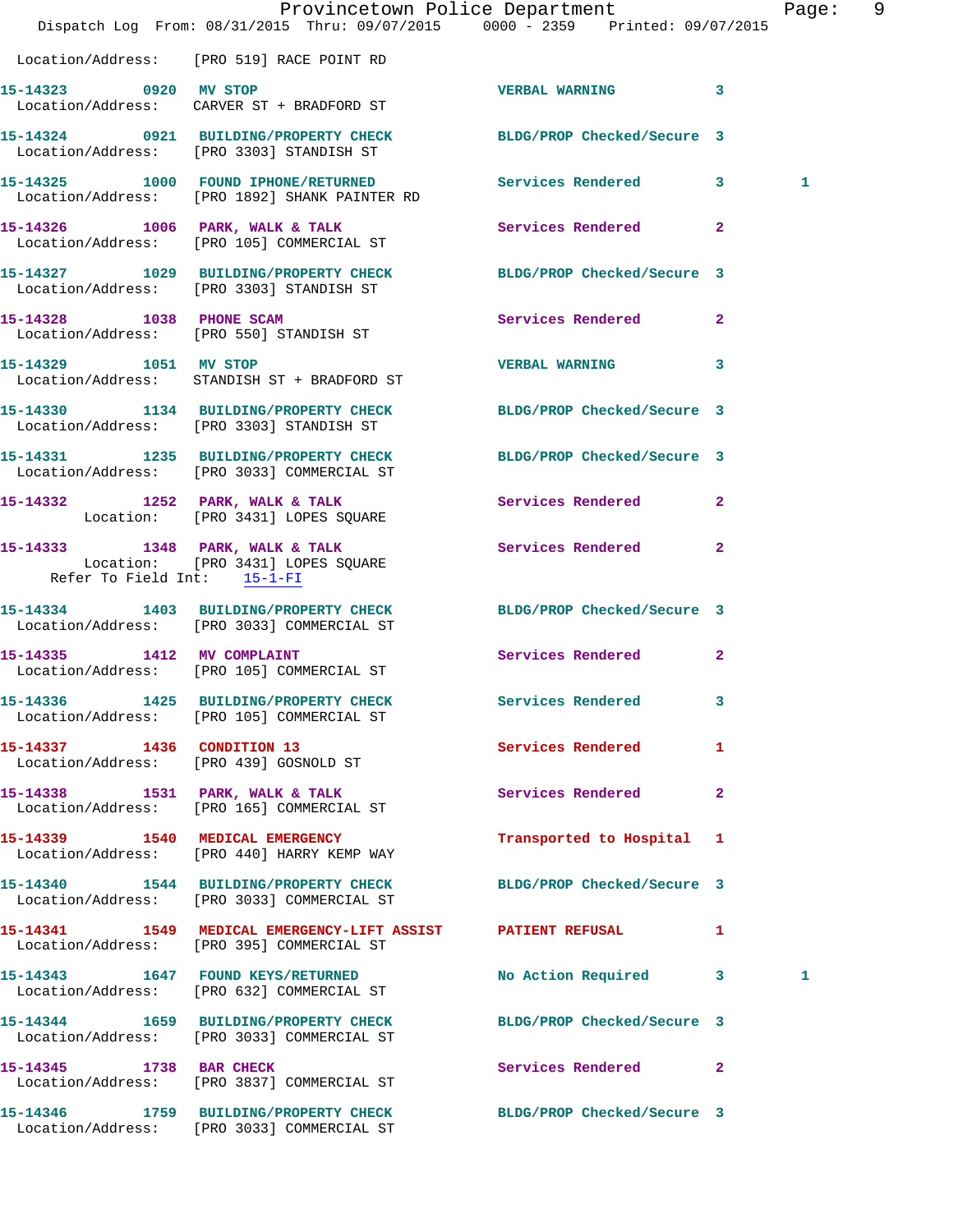|                                                                          | 15-14347 1846 FOUND WALLET<br>Location/Address: [PRO 526] RYDER ST EXT                                          | Services Rendered 3           |              |    |
|--------------------------------------------------------------------------|-----------------------------------------------------------------------------------------------------------------|-------------------------------|--------------|----|
|                                                                          | 15-14348 1910 BUILDING/PROPERTY CHECK<br>Location/Address: [PRO 3033] COMMERCIAL ST                             | BLDG/PROP Checked/Secure 3    |              |    |
| 15-14349 1916 MV STOP                                                    | Location/Address: [PRO 175] COMMERCIAL ST                                                                       | <b>VERBAL WARNING</b>         | 3            |    |
|                                                                          | 15-14350 1919 FOUND GLASSES & WATCH<br>Location/Address: [PRO 320] COMMERCIAL ST                                | <b>Services Rendered</b>      | 3            |    |
|                                                                          | 15-14351 1919 MEDICAL EMERGENCY<br>Location/Address: [PRO 3259] MACMILLAN WHARF                                 | <b>PATIENT REFUSAL</b>        | 1            |    |
| Location/Address: BRADFORD ST                                            | 15-14352 1925 MV OBSERVANCE / ASSIGNMENT Services Rendered                                                      |                               | 3            |    |
| 15-14353 1937 MV STOP<br>Location/Address: BRADFORD ST                   |                                                                                                                 | <b>VERBAL WARNING</b>         | 3            |    |
|                                                                          | 15-14354 1949 BUILDING/PROPERTY CHECK<br>Location/Address: [PRO 193] COMMERCIAL ST                              | BLDG/PROP Checked/Secure 3    |              |    |
|                                                                          | 15-14355 1953 BUILDING/PROPERTY CHECK<br>Location/Address: [PRO 3033] COMMERCIAL ST                             | BLDG/PROP Checked/Secure 3    |              |    |
|                                                                          | 15-14356 2003 BUILDING/PROPERTY CHECK<br>Location/Address: [PRO 2206] COMMERCIAL ST                             | BLDG/PROP Checked/Secure 3    |              |    |
|                                                                          | 15-14357 2033 FOUND CHASE CARD<br>Location/Address: [PRO 165] COMMERCIAL ST                                     | Services Rendered 3           |              |    |
|                                                                          | 15-14359 2058 BUILDING/PROPERTY CHECK<br>Location/Address: [PRO 3033] COMMERCIAL ST                             | BLDG/PROP Checked/Secure 3    |              |    |
| 15-14360 2117 MEDICAL EMERGENCY<br>Location/Address: [PRO 3222] ALDEN ST |                                                                                                                 | PATIENT REFUSAL               | 1            |    |
|                                                                          | 15-14361 2155 BUILDING/PROPERTY CHECK<br>Location/Address: [PRO 3033] COMMERCIAL ST                             | BLDG/PROP Checked/Secure 3    |              |    |
|                                                                          | 15-14362 2224 BUILDING/PROPERTY CHECK<br>Location/Address: [PRO 182] COMMERCIAL ST                              | BLDG/PROP Checked/Secure 3    |              |    |
|                                                                          | $15-14363$ 2247 LOBBY TRAFFIC<br>Location/Address: [PRO 542] SHANK PAINTER RD                                   | Services Rendered<br>$\sim$ 3 |              | 34 |
|                                                                          | 15-14364 2254 BUILDING/PROPERTY CHECK<br>Location/Address: [PRO 3033] COMMERCIAL ST                             | BLDG/PROP Checked/Secure 3    |              |    |
|                                                                          | 15-14365 2315 MV COMPLAINT/ERRATIC<br>Location/Address: [PRO 539] SHANK PAINTER RD                              | Could Not Locate              | $\mathbf{2}$ |    |
|                                                                          | 15-14366 2344 BUILDING/PROPERTY CHECK BLDG/PROP Checked/Secure 3<br>Location/Address: [PRO 447] JEROME SMITH RD |                               |              |    |
|                                                                          | 15-14367 2356 MV OBSERVANCE / ASSIGNMENT Services Rendered<br>Location/Address: SHANK PAINTER RD + ROUTE 6      |                               | 3            |    |
| For Date: $09/03/2015$ - Thursday                                        |                                                                                                                 |                               |              |    |
|                                                                          | 15-14368 0006 BUILDING/PROPERTY CHECK<br>Location/Address: [PRO 3033] COMMERCIAL ST                             | BLDG/PROP Checked/Secure 3    |              |    |
| Location/Address: BRADFORD ST                                            | 15-14369 0012 BUILDING/PROPERTY CHECK BLDG/PROP Checked/Secure 3                                                |                               |              |    |

**15-14370 0020 MV STOP VERBAL WARNING 3**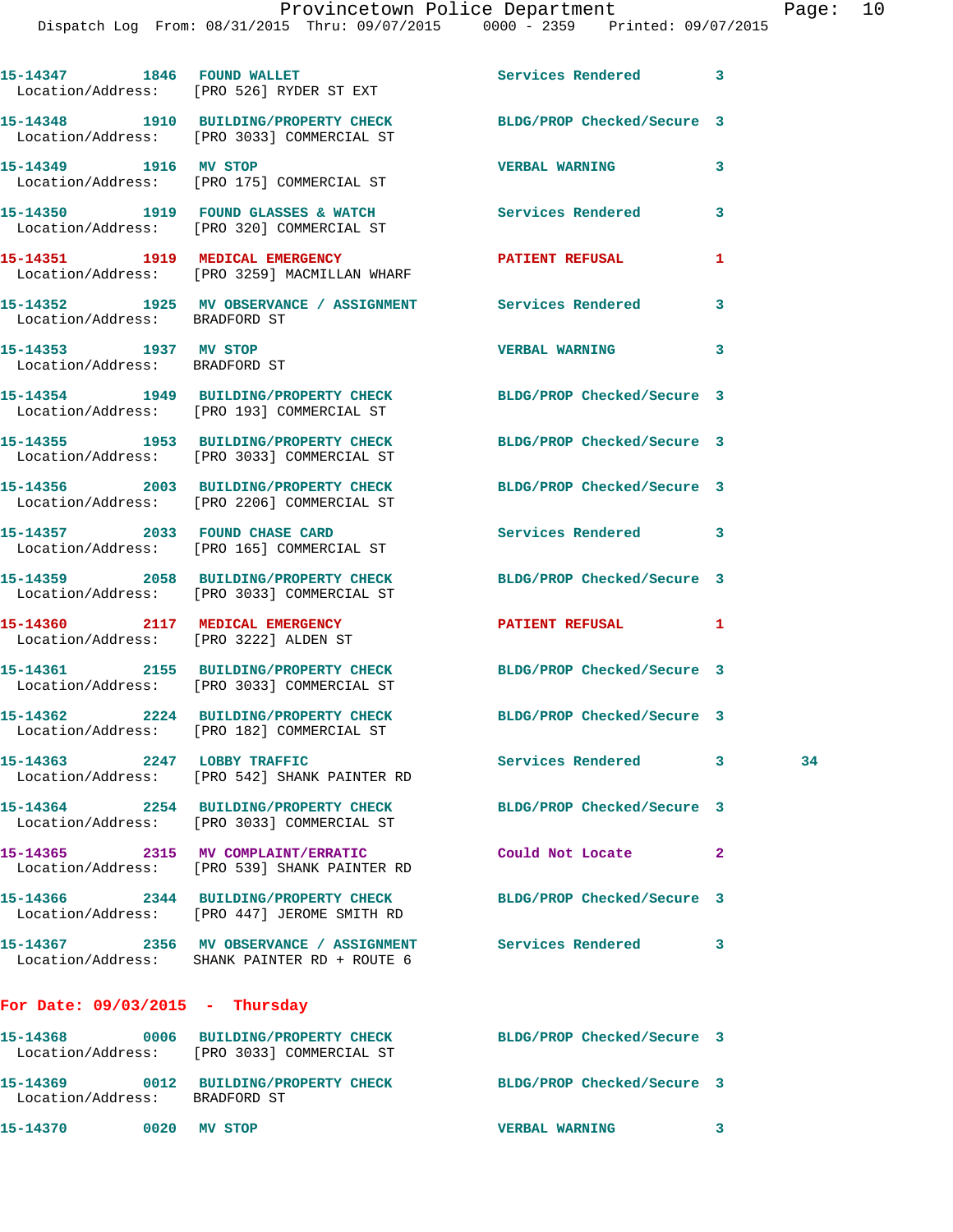|                                                                                                   | Provincetown Police Department                                                                                 |                            |                |
|---------------------------------------------------------------------------------------------------|----------------------------------------------------------------------------------------------------------------|----------------------------|----------------|
|                                                                                                   | Dispatch Log From: 08/31/2015 Thru: 09/07/2015 0000 - 2359 Printed: 09/07/2015                                 |                            |                |
|                                                                                                   | Location/Address: BRADFORD ST + BANGS ST                                                                       |                            |                |
|                                                                                                   | 15-14371 0032 BUILDING/PROPERTY CHECK BLDG/PROP Checked/Secure 3<br>Location/Address: [PRO 440] HARRY KEMP WAY |                            |                |
|                                                                                                   | 15-14372 0040 MV OBSERVANCE / ASSIGNMENT Services Rendered<br>Location/Address: BRADFORD ST + RYDER ST         |                            | 3              |
| 15-14373 0103 MV STOP                                                                             | Location/Address: [PRO 606] CONWELL ST                                                                         | <b>VERBAL WARNING</b>      | 3              |
| 15-14374 0105 MV HIT & RUN<br>Location/Address: [PRO 80] CARVER ST<br>Refer To Accident: 15-53-AC |                                                                                                                | Services Rendered          | $\mathbf{2}$   |
| Location/Address: PRINCE ST<br>Refer To Arrest: 15-256-AR<br>Refer To Accident: 15-53-AC          | 15-14375 0106 MV STOP/OUI ARREST                                                                               | Arrest(s) Made             | 3              |
| 15-14376 0340 COMPLAINT                                                                           | Location/Address: [PRO 193] COMMERCIAL ST                                                                      | SPOKEN TO                  | 3              |
|                                                                                                   | 15-14377 0349 BUILDING/PROPERTY CHECK<br>Location/Address: [PRO 3033] COMMERCIAL ST                            | BLDG/PROP Checked/Secure 3 |                |
| 15-14378 0517 FOLLOW UP<br>Refer To Accident: 15-53-AC                                            | Location/Address: [PRO 414] CONWELL ST                                                                         | Services Rendered          | $\mathbf{2}$   |
|                                                                                                   | 15-14379 0725 BUILDING/PROPERTY CHECK<br>Location/Address: [PRO 3303] STANDISH ST                              | BLDG/PROP Checked/Secure 3 |                |
|                                                                                                   | 15-14380 0733 PET PANTRY<br>Location/Address: [PRO 3296] SHANK PAINTER RD                                      | <b>Services Rendered</b>   | 3              |
|                                                                                                   | 15-14381 0739 SUSPICIOUS ACTIVITY<br>Location/Address: [PRO 2575] CONWELL ST                                   | SPOKEN TO                  | $\overline{a}$ |
|                                                                                                   | 15-14382 0821 COURT RUN<br>Location/Address: [PRO 542] SHANK PAINTER RD                                        | Services Rendered          | 3              |
| Location/Address: [PRO 1853] SNOWS LN                                                             | 15-14383 0832 WELL-BEING CHECK/TRANSPORT                                                                       | Transported to Hospital    | 1              |
| 15-14384 0904 MV DISABLED                                                                         | Location/Address: [PRO 597] COMMERCIAL ST                                                                      | Services Rendered          | $\mathbf{2}$   |
|                                                                                                   | 15-14385 0917 PARK, WALK & TALK<br>Location/Address: [PRO 105] COMMERCIAL ST                                   | Services Rendered          | $\mathbf{2}$   |
|                                                                                                   | 15-14386 0924 BUILDING/PROPERTY CHECK<br>Location/Address: [PRO 3303] STANDISH ST                              | BLDG/PROP Checked/Secure 3 |                |
| 15-14387 0930 FIRE, STRUCTURE<br>Location/Address: WEST VINE ST                                   |                                                                                                                | Extinguished               | 1              |
|                                                                                                   | 15-14388 1001 BUILDING/PROPERTY CHECK<br>Location/Address: [PRO 3303] STANDISH ST                              | BLDG/PROP Checked/Secure 3 |                |
|                                                                                                   | 15-14389 1002 BUILDING/PROPERTY CHECK<br>Location/Address: [PRO 2483] COMMERCIAL ST                            | BLDG/PROP Checked/Secure 3 |                |
|                                                                                                   | 15-14390 1028 BUILDING/PROPERTY CHECK<br>Location/Address: [PRO 3430] COMMERCIAL ST                            | <b>Services Rendered</b>   | 3              |
|                                                                                                   | 15-14391 1045 PARK, WALK & TALK<br>Location/Address: [PRO 105] COMMERCIAL ST                                   | <b>Services Rendered</b>   | $\overline{2}$ |
|                                                                                                   | 15-14392 1100 BUILDING/PROPERTY CHECK<br>Location/Address: [PRO 3033] COMMERCIAL ST                            | BLDG/PROP Checked/Secure 3 |                |

Page: 11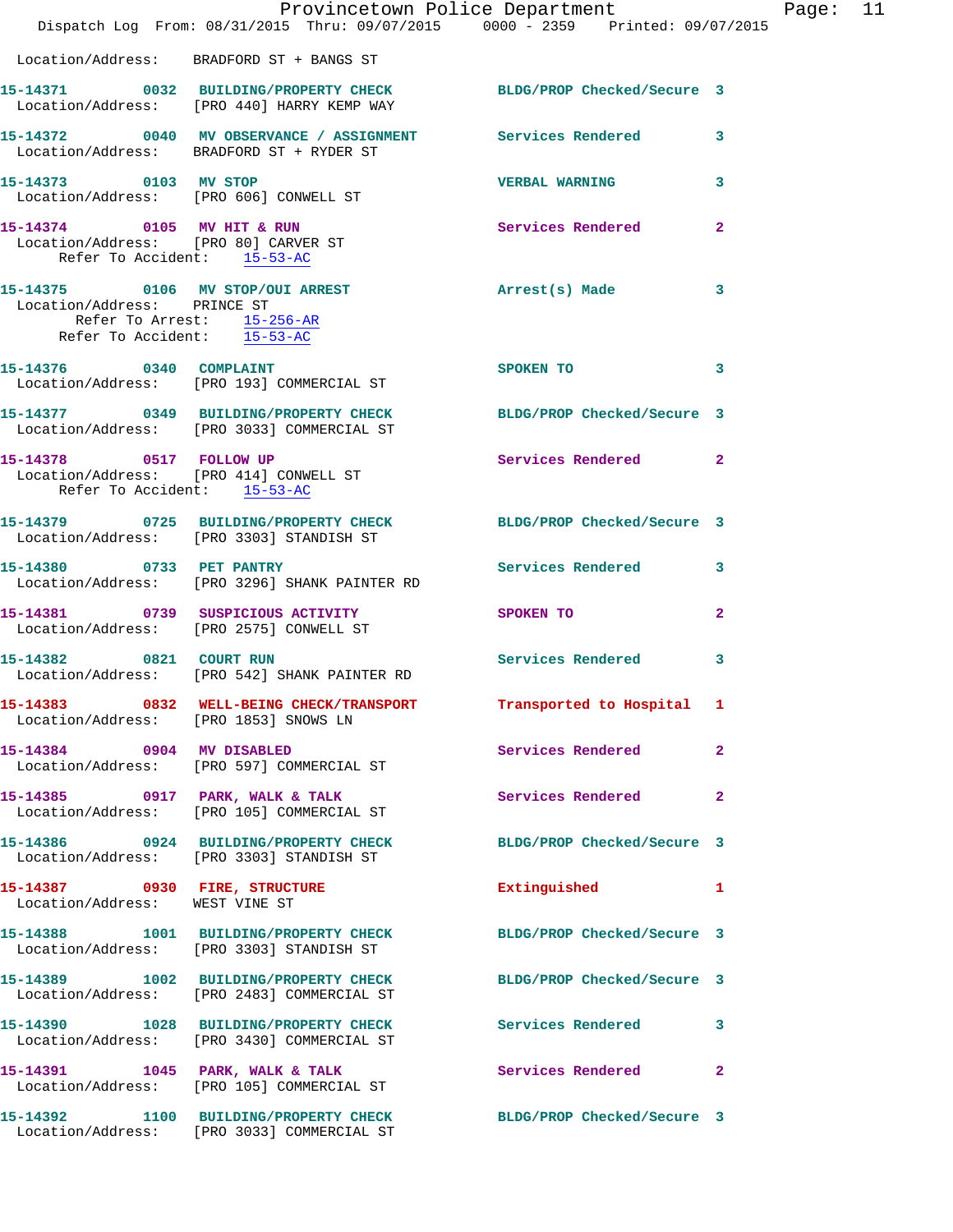|                             | 15-14393 1131 911 MISDIAL<br>Location/Address: [PRO 515] RACE POINT RD                                            | Taken/Referred to Other 1  |                |   |
|-----------------------------|-------------------------------------------------------------------------------------------------------------------|----------------------------|----------------|---|
|                             | 15-14394 1135 MV COMPLAINT<br>Location/Address: [PRO 1542] COMMERCIAL ST                                          | <b>Services Rendered</b>   | $\overline{2}$ |   |
|                             | 15-14395 1205 BUILDING/PROPERTY CHECK BLDG/PROP Checked/Secure 3<br>Location/Address: [PRO 3303] STANDISH ST      |                            |                |   |
|                             | 15-14396 1256 BUILDING/PROPERTY CHECK<br>Location/Address: [PRO 3303] STANDISH ST                                 | Services Rendered          | 3              |   |
|                             | 15-14398 1258 FOUND DEBIT CARD<br>Location/Address: [PRO 542] SHANK PAINTER RD                                    | Services Rendered          | 3              |   |
|                             | 15-14400 1332 PARK, WALK & TALK<br>Location/Address: [PRO 537] SHANK PAINTER RD                                   | Services Rendered          | $\overline{a}$ |   |
| 15-14401 1343 SERVICE CALL  | Location/Address: [PRO 2474] BRADFORD ST                                                                          | Services Rendered          | 3              |   |
|                             | 15-14402 1358 PARK, WALK & TALK<br>Location/Address: [PRO 526] RYDER ST EXT                                       | Services Rendered          | $\mathbf{2}$   |   |
|                             | 15-14403 1359 BUILDING/PROPERTY CHECK<br>Location/Address: [PRO 3303] STANDISH ST                                 | BLDG/PROP Checked/Secure 3 |                |   |
|                             | 15-14405 1402 FOUND PAINTINGS/RETURNED Services Rendered<br>Location/Address: [PRO 439] GOSNOLD ST                |                            | 3              | 1 |
|                             | 15-14404 1408 MV OBSERVANCE / ASSIGNMENT Services Rendered<br>Location/Address: HIGH POLE HL + BRADFORD ST        |                            | 3              |   |
| 15-14406   1410   COMPLAINT | Location/Address: [PRO 105] COMMERCIAL ST                                                                         | <b>Services Rendered</b>   | 3              |   |
|                             | Location/Address: [PRO 357] COMMERCIAL ST                                                                         | Services Rendered          | $\mathbf{1}$   | 1 |
|                             | 15-14409 1457 BUILDING/PROPERTY CHECK BLDG/PROP Checked/Secure 3<br>Location/Address: [PRO 3303] STANDISH ST      |                            |                |   |
|                             | 15-14410 1530 BUILDING/PROPERTY CHECK BLDG/PROP Checked/Secure 3<br>Location/Address: [PRO 1778] SHANK PAINTER RD |                            |                |   |
|                             | 15-14412 1536 ASSIST AGENCY / MUTUAL AID<br>Location/Address: [PRO 517] PROVINCELANDS RD                          | Taken/Referred to Other 3  |                |   |
|                             | 15-14411 1552 PARK, WALK & TALK<br>Location/Address: [PRO 488] MAYFLOWER AVE                                      | Services Rendered          | $\overline{a}$ |   |
|                             | 15-14413 1557 BUILDING/PROPERTY CHECK<br>Location/Address: [PRO 3033] COMMERCIAL ST                               | BLDG/PROP Checked/Secure 3 |                |   |
| 15-14414 1559 HARASSMENT    | Location/Address: [PRO 1952] COMMERCIAL ST                                                                        | Services Rendered          | $\overline{2}$ |   |
|                             | 15-14415 1623 BUILDING/PROPERTY CHECK<br>Location/Address: [PRO 2481] TREMONT ST                                  | BLDG/PROP Checked/Secure 3 |                |   |
|                             | 15-14416    1624    PARK, WALK & TALK<br>Location/Address: [PRO 2543] MACMILLAN WHARF                             | Services Rendered          | $\overline{2}$ |   |
|                             | 15-14417 1634 PARK, WALK & TALK<br>Location/Address: [PRO 105] COMMERCIAL ST                                      | <b>Services Rendered</b>   | $\overline{a}$ |   |
|                             | 15-14418 1658 BUILDING/PROPERTY CHECK<br>Location/Address: [PRO 3033] COMMERCIAL ST                               | BLDG/PROP Checked/Secure 3 |                |   |
| 15-14419 1705 TRESPASS      |                                                                                                                   | Services Rendered          | $\mathbf{2}$   |   |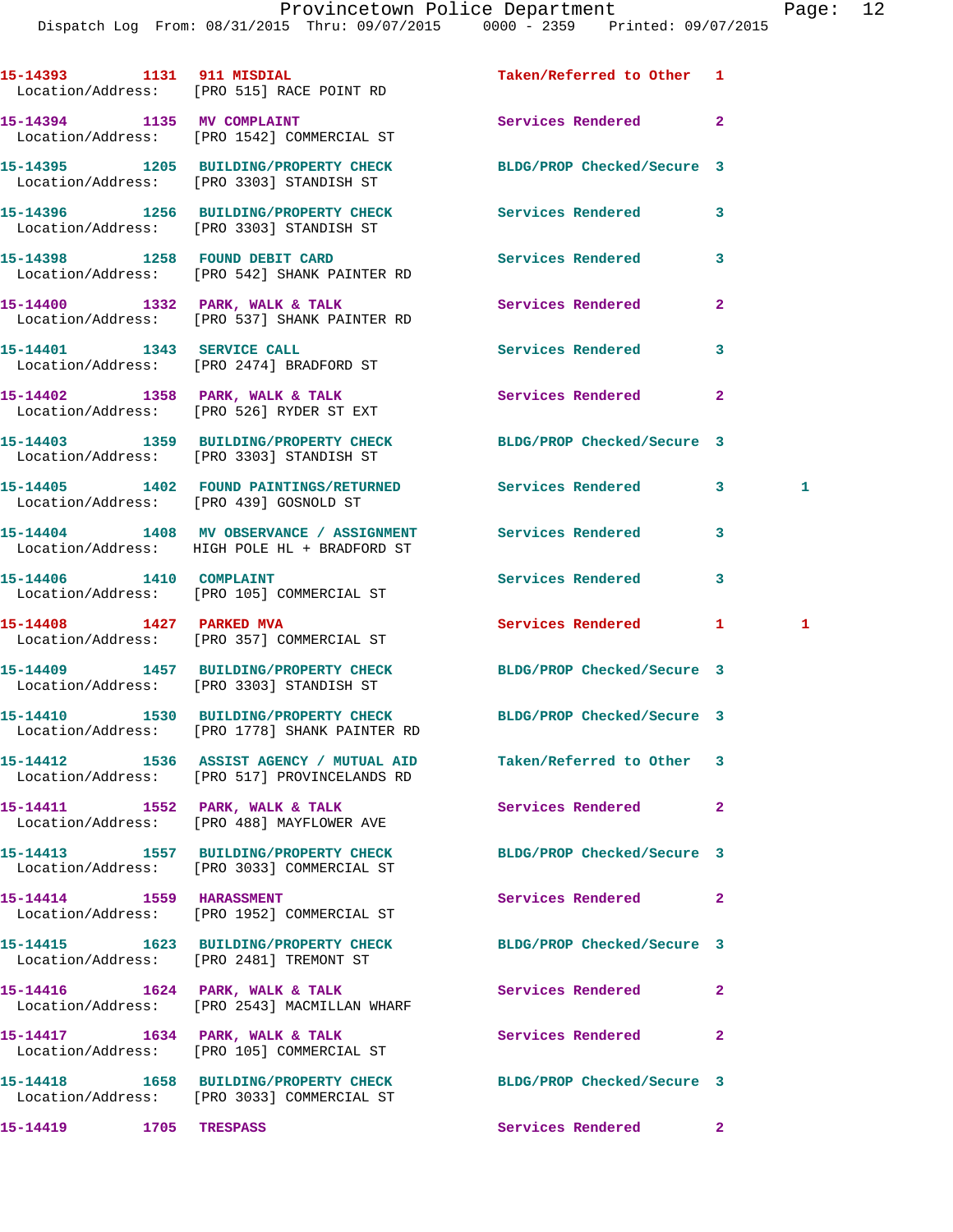|                                      | Dispatch Log From: 08/31/2015 Thru: 09/07/2015 0000 - 2359 Printed: 09/07/2015                                 | Provincetown Police Department | Page: 13                |
|--------------------------------------|----------------------------------------------------------------------------------------------------------------|--------------------------------|-------------------------|
|                                      | Location/Address: [PRO 196] COMMERCIAL ST                                                                      |                                |                         |
|                                      | 15-14420 1707 MV VANDALISM<br>Location/Address: [PRO 3456] RYDER ST EXT                                        | Services Rendered 2            |                         |
|                                      | 15-14421 1713 SERVICE CALL<br>Location/Address: [PRO 542] SHANK PAINTER RD                                     | SPOKEN TO                      | 3                       |
|                                      | 15-14422 1758 BUILDING/PROPERTY CHECK BLD/PROP CHECKED UNSECUR 3<br>Location/Address: [PRO 3033] COMMERCIAL ST |                                |                         |
|                                      | 15-14423 1758 FOUND BLUE POWER CLIMBER BIKE Services Rendered<br>Location/Address: HANCOCK ST + BRADFORD ST    |                                | $\mathbf{2}$            |
| Location/Address: RYDER ST           | 15-14424 1840 PARKING COMPLAINT / GENERAL Services Rendered 3                                                  |                                |                         |
|                                      | 15-14425 1847 BAR CHECK<br>Location/Address: [PRO 146] COMMERCIAL ST                                           | Services Rendered              | $\mathbf{2}$            |
|                                      | 15-14426 1911 HARASSMENT<br>Location/Address: [PRO 3228] COMMERCIAL ST                                         | SPOKEN TO                      | $\overline{a}$          |
|                                      | 15-14427 1925 MEDICAL EMERGENCY<br>Location/Address: [PRO 2111] WEST VINE ST                                   | PATIENT REFUSAL                | -1                      |
|                                      | 15-14428 1929 BUILDING/PROPERTY CHECK BLD/PROP CHECKED UNSECUR 3<br>Location/Address: [PRO 3033] COMMERCIAL ST |                                |                         |
|                                      | 15-14429 1943 BUILDING/PROPERTY CHECK BLDG/PROP Checked/Secure 3<br>Location/Address: [PRO 519] RACE POINT RD  |                                |                         |
| Location/Address: [PRO 571] ALDEN ST | 15-14430 1943 BUILDING/PROPERTY CHECK BLDG/PROP Checked/Secure 3                                               |                                |                         |
|                                      | 15-14431 1952 MV DISABLED<br>Location/Address: [PRO 2518] ROUTE 6                                              | Services Rendered 2            |                         |
|                                      | 15-14432 2004 BUILDING/PROPERTY CHECK BLDG/PROP Checked/Secure 3<br>Location/Address: [PRO 2265] COMMERCIAL ST |                                |                         |
|                                      | 15-14433 2025 BUILDING/PROPERTY CHECK<br>Location/Address: [PRO 3033] COMMERCIAL ST                            | BLDG/PROP Checked/Secure 3     |                         |
|                                      | 15-14434 2037 BUILDING/PROPERTY CHECK BLDG/PROP Checked/Secure 3<br>Location/Address: [PRO 569] WINSLOW ST     |                                |                         |
|                                      | 15-14435 2045 PARKING COMPLAINT / GENERAL Services Rendered 3<br>Location/Address: [PRO 744] BRADFORD ST       |                                |                         |
|                                      | 15-14436 2048 BUILDING/PROPERTY CHECK BLDG/PROP Checked/Secure 3<br>Location/Address: [PRO 444] HIGH POLE HILL |                                |                         |
|                                      | 15-14437 2051 BUILDING/PROPERTY CHECK<br>Location/Address: [PRO 488] MAYFLOWER ST                              | BLDG/PROP Checked/Secure 3     |                         |
|                                      | 15-14438 2056 BUILDING/PROPERTY CHECK BLDG/PROP Checked/Secure 3<br>Location/Address: [PRO 105] COMMERCIAL ST  |                                |                         |
| Location/Address: [TRU] MOSES WAY    | 15-14439 2105 LOST BLOOD SUGAR KIT                                                                             | Services Rendered 3            |                         |
| Location/Address: BRADFORD ST        | 15-14440 2112 MV OBSERVANCE / ASSIGNMENT No Action Required                                                    |                                | $\overline{\mathbf{3}}$ |
|                                      | 15-14441 2121 FIRE, STRUCTURE<br>Location/Address: [PRO 2059] BRADFORD ST                                      | Extinguished                   | 1                       |
|                                      | 15-14442 2137 PROPERTY DAMAGE<br>Location/Address: [PRO 1886] BRADFORD ST                                      | Services Rendered              | 3                       |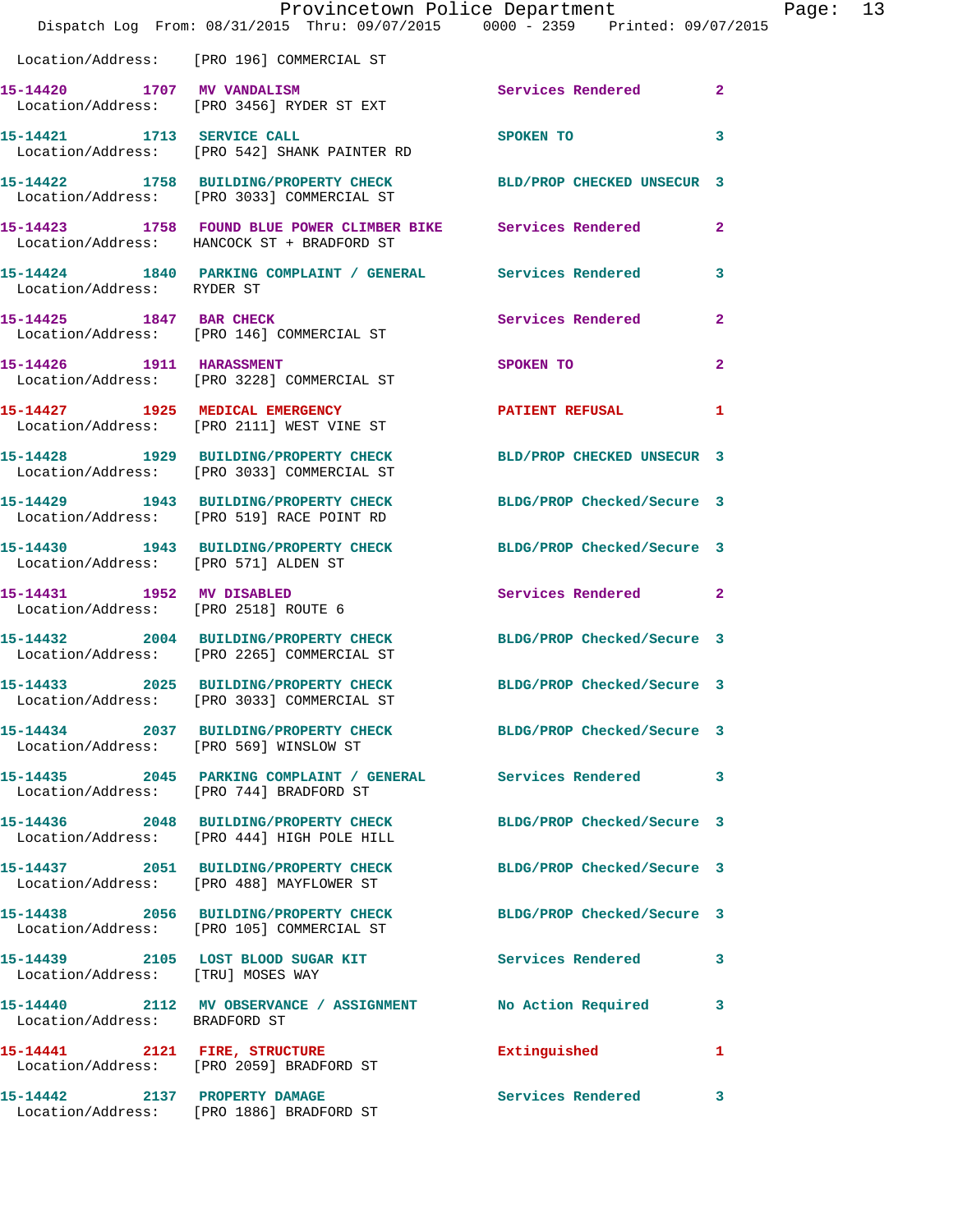Page:  $14$ <br>2015

|                                 | Provincetown Police Department<br>Dispatch Log From: 08/31/2015 Thru: 09/07/2015 0000 - 2359 Printed: 09/07/2015 |                                         |              | Page |
|---------------------------------|------------------------------------------------------------------------------------------------------------------|-----------------------------------------|--------------|------|
|                                 | 15-14443 2141 BUILDING/PROPERTY CHECK BLDG/PROP Checked/Secure 3<br>Location/Address: [PRO 3033] COMMERCIAL ST   |                                         |              |      |
|                                 | 15-14444 2158 MEDICAL EMERGENCY/HEAT<br>Location/Address: [PRO 2059] BRADFORD ST                                 | PATIENT REFUSAL 1                       |              |      |
|                                 | 15-14445 2203 LOST/FOUND PROPERTY No Action Required 3<br>Location/Address: [PRO 2704] COMMERCIAL ST             |                                         |              |      |
|                                 | 15-14446 2229 BUILDING/PROPERTY CHECK<br>Location/Address: [PRO 3033] COMMERCIAL ST                              | BLDG/PROP Checked/Secure 3              |              |      |
|                                 | 15-14447 2331 BUILDING/PROPERTY CHECK BLDG/PROP Checked/Secure 3<br>Location/Address: [PRO 512] PRINCE ST        |                                         |              |      |
|                                 | 15-14448 2341 DISORDERLY<br>Location/Address: [PRO 208] COMMERCIAL ST                                            | SPOKEN TO<br>$\overline{\phantom{0}}$ 2 |              |      |
| Location/Address: BRADFORD ST   | 15-14449 2344 BUILDING/PROPERTY CHECK BLDG/PROP Checked/Secure 3                                                 |                                         |              |      |
| 15-14450 2351 MV STOP           | Location/Address: [PRO 2577] BRADFORD ST                                                                         | VERBAL WARNING 3                        |              |      |
| For Date: $09/04/2015$ - Friday |                                                                                                                  |                                         |              |      |
|                                 | 15-14451 0002 LOBBY TRAFFIC<br>Location/Address: [PRO 542] SHANK PAINTER RD                                      | Services Rendered 2                     |              | 26   |
|                                 | 15-14452 0005 ANIMAL CALL<br>Location/Address: [PRO 1416] PLEASANT ST                                            | Services Rendered                       | $\mathbf{2}$ |      |
|                                 | 15-14453 0006 MV OBSERVANCE / ASSIGNMENT No Action Required 3<br>Location/Address: BRADFORD ST + HOWLAND ST      |                                         |              |      |
|                                 | 15-14454 0008 BUILDING/PROPERTY CHECK BLDG/PROP Checked/Secure 3<br>Location/Address: [PRO 447] JEROME SMITH RD  |                                         |              |      |
| 15-14455 0011 MV STOP           | Location/Address: [PRO 57] BRADFORD ST                                                                           | <b>VERBAL WARNING</b>                   | 3            |      |
|                                 | Location/Address: [PRO 2898] JEROME SMITH RD                                                                     |                                         | 3            |      |
|                                 | 15-14457 0022 BUILDING/PROPERTY CHECK<br>Location/Address: [PRO 3033] COMMERCIAL ST                              | BLDG/PROP Checked/Secure 3              |              |      |
|                                 | 15-14458 0031 BUILDING/PROPERTY CHECK<br>Location/Address: [PRO 1952] COMMERCIAL ST                              | BLDG/PROP Checked/Secure 3              |              |      |
|                                 | 15-14459 0033 BUILDING/PROPERTY CHECK BLDG/PROP Checked/Secure 3<br>Location/Address: [PRO 2500] COMMERCIAL ST   |                                         |              |      |
|                                 | 15-14460 0035 MV STOP<br>Location/Address: BRADFORD ST + KENDALL LN                                              | Citation/Warning Issued 3               |              |      |
|                                 | 15-14461 0037 MV OBSERVANCE / ASSIGNMENT Services Rendered 3<br>Location/Address: [PRO 3440] ROUTE 6             |                                         |              |      |
|                                 | 15-14462 0054 BUILDING/PROPERTY CHECK BLDG/PROP Checked/Secure 3<br>Location/Address: [PRO 105] COMMERCIAL ST    |                                         |              |      |
|                                 | 15-14463 0143 MV OBSERVANCE / ASSIGNMENT Services Rendered 3<br>Location/Address: BRADFORD ST + RYDER ST         |                                         |              |      |
|                                 | 15-14464 0144 BUILDING/PROPERTY CHECK BLDG/PROP Checked/Secure 3<br>Location/Address: [PRO 1989] COMMERCIAL ST   |                                         |              |      |
|                                 | 15-14465  0145  BUILDING/PROPERTY CHECK                                                                          | BLDG/PROP Checked/Secure 3              |              |      |

Location/Address: [PRO 571] ALDEN ST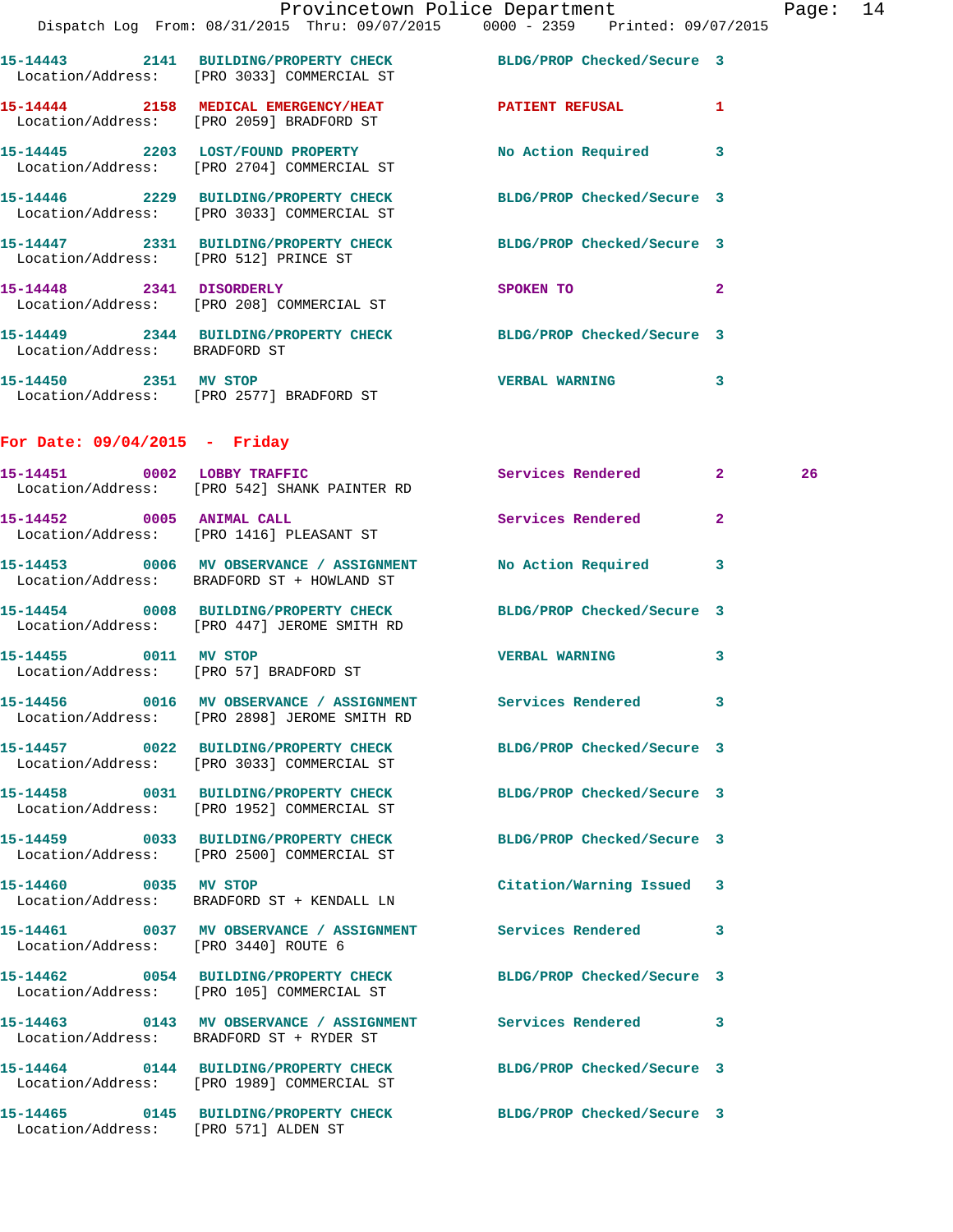|                              | 15-14466 0154 BUILDING/PROPERTY CHECK<br>Location/Address: [PRO 3317] CEMETERY RD                                       | BLDG/PROP Checked/Secure 3 |                     |
|------------------------------|-------------------------------------------------------------------------------------------------------------------------|----------------------------|---------------------|
|                              | 15-14467 0159 BUILDING/PROPERTY CHECK BLDG/PROP Checked/Secure 3<br>Location/Address: [PRO 3318] CEMETERY RD            |                            |                     |
|                              | 15-14468 0204 BUILDING/PROPERTY CHECK<br>Location/Address: [PRO 3256] COMMERCIAL ST                                     | BLDG/PROP Checked/Secure 3 |                     |
|                              | 15-14469 0214 BUILDING/PROPERTY CHECK<br>Location/Address: [PRO 519] RACE POINT RD                                      | BLDG/PROP Checked/Secure 3 |                     |
|                              | 15-14470 0229 BUILDING/PROPERTY CHECK<br>Location/Address: [PRO 2206] COMMERCIAL ST                                     | BLDG/PROP Checked/Secure 3 |                     |
| 15-14471 0243 MV COMPLAINT   | Location/Address: [PRO 3430] COMMERCIAL ST                                                                              | Could Not Locate           | $\mathbf{2}$        |
|                              | 15-14473 0506 AIRPORT COVERAGE<br>Location/Address: [PRO 516] RACE POINT RD                                             | Services Rendered          | $\overline{2}$      |
|                              | 15-14474 0516 BUILDING/PROPERTY CHECK<br>Location/Address: [PRO 1778] SHANK PAINTER RD                                  | BLDG/PROP Checked/Secure 3 |                     |
|                              | 15-14475 0523 BUILDING/PROPERTY CHECK<br>Location/Address: [PRO 1638] COMMERCIAL ST                                     | BLDG/PROP Checked/Secure 3 |                     |
|                              | 15-14476  0612 MEDICAL EMERGENCY/LIFT<br>Location/Address: [PRO 2990] COMMERCIAL ST                                     | <b>No Action Required</b>  | 1                   |
| 15-14477 0726 CAR ALARM      | Location/Address: [PRO 3136] RACE POINT RD                                                                              | Services Rendered          | 2 <sup>1</sup><br>1 |
|                              | 15-14478 0744 BUILDING/PROPERTY CHECK<br>Location/Address: [PRO 3259] MACMILLAN WHARF                                   | <b>Services Rendered</b>   | 3                   |
|                              | 15-14479 0831 BUILDING/PROPERTY CHECK<br>Location/Address: [PRO 3303] STANDISH ST                                       | BLDG/PROP Checked/Secure 3 |                     |
|                              | 15-14480 0856 PARK, WALK & TALK<br>Location/Address: [PRO 105] COMMERCIAL ST                                            | Services Rendered          | 2                   |
|                              | 15-14482 0925 MV OBSERVANCE / ASSIGNMENT Services Rendered<br>Location/Address: BRADFORD ST + STANDISH ST               |                            | 3                   |
| 15-14483 0939 FOX CALL       | Location/Address: [PRO 1952] COMMERCIAL ST                                                                              | Services Rendered          | $\overline{2}$      |
|                              | 15-14484      0943  WRITTEN WARNING INSPECTION      Citation/Warning Issued<br>Location/Address: PRINCE ST + MOZART AVE |                            | 3                   |
|                              | 15-14485 0951 MV OBSERVANCE / ASSIGNMENT No Action Required<br>Location/Address: [PRO 2206] COMMERCIAL ST               |                            | 3                   |
|                              | Location/Address: [PRO 637] BRADFORD ST                                                                                 |                            | 3                   |
| 15-14487 1001 LOOSE DOG      | Location/Address: [PRO 718] BRADFORD ST                                                                                 | Services Rendered          | $\mathbf{2}$        |
|                              | 15-14488 1017 VERBAL FAIL TO RESTRAIN TERBAL WARNING<br>Location/Address: [PRO 2500] COMMERCIAL ST                      |                            | $\overline{a}$      |
|                              | 15-14490    1022    FOLLOW UP<br>Location/Address: [PRO 105] COMMERCIAL ST                                              | Services Rendered          | $\mathbf{2}$        |
| Location/Address: CONWELL ST | 15-14489 1023 MV OBSERVANCE / ASSIGNMENT Services Rendered                                                              |                            | 3                   |
|                              |                                                                                                                         |                            |                     |

**15-14491 1057 BUILDING/PROPERTY CHECK BLDG/PROP Checked/Secure 3 1**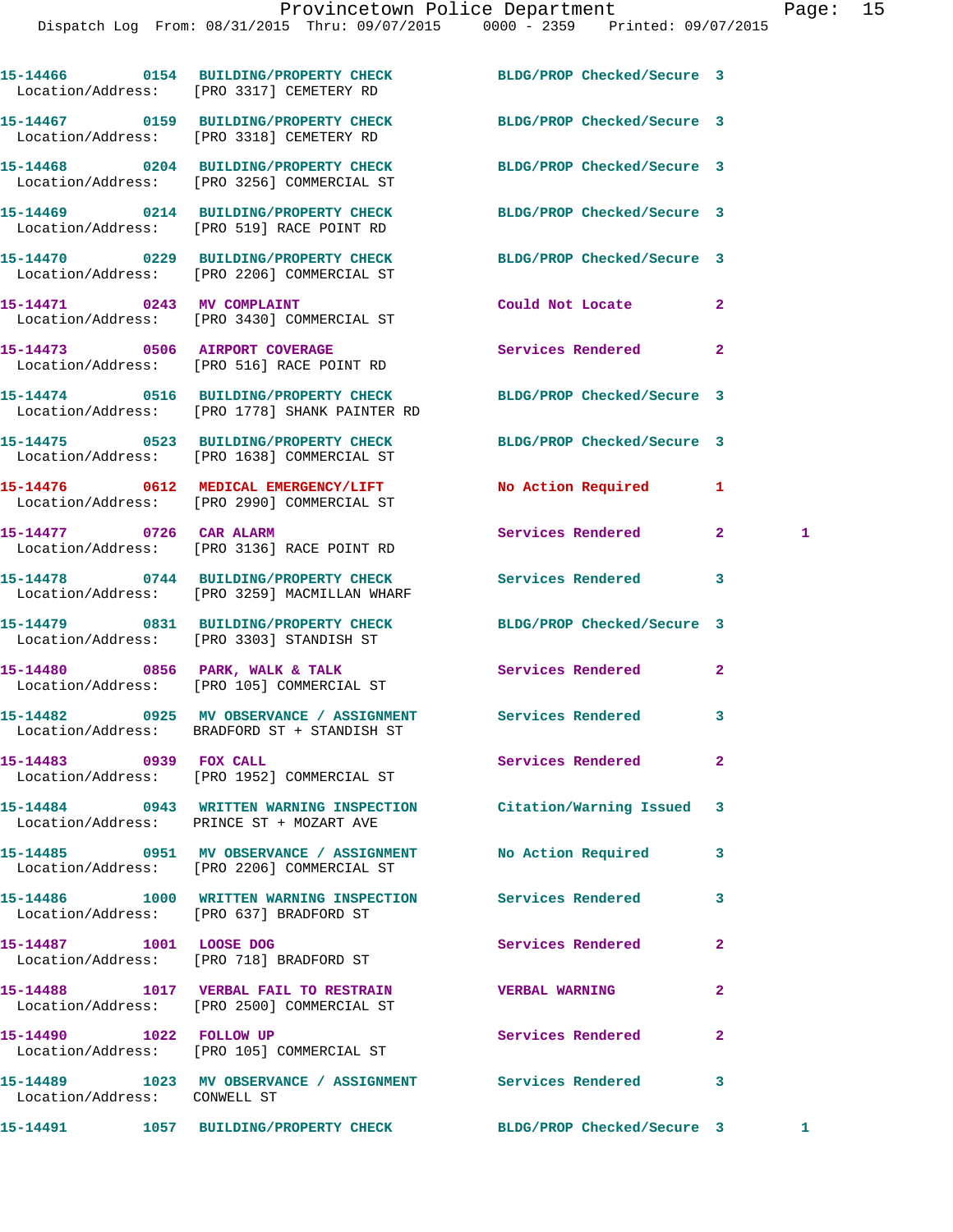|                                                                 | Dispatch Log From: 08/31/2015 Thru: 09/07/2015 0000 - 2359 Printed: 09/07/2015                                 | Provincetown Police Department Page: 16 |              |  |
|-----------------------------------------------------------------|----------------------------------------------------------------------------------------------------------------|-----------------------------------------|--------------|--|
|                                                                 | Location/Address: [PRO 3317] CEMETERY RD                                                                       |                                         |              |  |
|                                                                 | 15-14492 1132 BUILDING/PROPERTY CHECK BLDG/PROP Checked/Secure 3<br>Location/Address: [PRO 3287] ROUTE 6       |                                         |              |  |
|                                                                 | 15-14493 1134 MV COMPLAINT<br>Location/Address: [PRO 3259] MACMILLAN WHARF                                     | SPOKEN TO                               | $\mathbf{2}$ |  |
|                                                                 | 15-14494 1146 WATER PROBLEM<br>Location/Address: [PRO 30] BRADFORD ST                                          | Taken/Referred to Other 3               |              |  |
| Refer To Accident: 15-54-AC                                     | 15-14495 1149 MV ACCIDENT<br>Location/Address: [PRO 545] SHANK PAINTER RD                                      | Investigated 1                          |              |  |
|                                                                 | 15-14496 1208 PARKING COMPLAINT / GENERAL Citation/Warning Issued 3<br>Location/Address: STANDISH ST           |                                         |              |  |
|                                                                 | 15-14497 1225 ABANDONED BIKE<br>Location/Address: [PRO 657] COURT ST                                           | Services Rendered 2                     |              |  |
| Location/Address: [PRO 571] ALDEN ST                            | 15-14498 1227 BUILDING/PROPERTY CHECK BLDG/PROP Checked/Secure 3                                               |                                         |              |  |
|                                                                 | 15-14499 1331 SERVICE CALL<br>Location/Address: [PRO 105] COMMERCIAL ST                                        | Taken/Referred to Other 3               |              |  |
|                                                                 | 15-14500 1345 DOCTOR-ORDERED TRANSPORT Transported to Hospital 1<br>Location/Address: [PRO 440] HARRY KEMP WAY |                                         |              |  |
|                                                                 | 15-14501 1349 MV DISABLED<br>Location/Address: [PRO 2521] ROUTE 6                                              | Unfounded 2                             |              |  |
| Location/Address: ROUTE 6                                       | 15-14502 1350 MV OBSERVANCE / ASSIGNMENT Services Rendered                                                     |                                         | 3            |  |
| Location/Address: [PRO 2513] ROUTE 6                            | 15-14503 1356 WRITTEN WARNING SPEED Citation/Warning Issued 3                                                  |                                         |              |  |
|                                                                 | 15-14504 1402 PARK, WALK & TALK STARE Services Rendered 2<br>Location/Address: [PRO 2483] COMMERCIAL ST        |                                         |              |  |
|                                                                 | 15-14505 1423 BUILDING/PROPERTY CHECK<br>Location/Address: [PRO 2206] COMMERCIAL ST                            | BLDG/PROP Checked/Secure 3              |              |  |
|                                                                 | 15-14506 1440 MEDICAL EMERGENCY<br>Location/Address: [PRO 1561] CONANT ST                                      | Transported to Hospital 1               |              |  |
| 15-14507 1530 MV STOP<br>Location/Address: [PRO 43] BRADFORD ST |                                                                                                                | <b>VERBAL WARNING</b>                   | 3            |  |
|                                                                 | 15-14508 1546 MEDICAL EMERGENCY<br>Location/Address: [PRO 3222] ALDEN ST                                       | Transported to Hospital 1               |              |  |
|                                                                 | 15-14510 1552 EMERGENCY GENERATORNTEST No Action Required 3                                                    |                                         |              |  |
| Refer To Accident: 15-55-AC                                     | 15-14511 1555 MV ACCIDENT<br>Location/Address: [PRO 986] MAYFLOWER AVE                                         | Services Rendered                       | $\mathbf{1}$ |  |
|                                                                 | 15-14512 1602 PARK, WALK & TALK<br>Location/Address: [PRO 285] COMMERCIAL ST                                   | Services Rendered 2                     |              |  |
|                                                                 | 15-14513 1619 MEDICAL EMERGENCY<br>Location/Address: [PRO 440] HARRY KEMP WAY                                  | Transported to Hospital 1               |              |  |
| 15-14514 1633 LOST KEYS                                         | Location/Address: [PRO 542] SHANK PAINTER RD                                                                   | Services Rendered 3                     |              |  |
|                                                                 | 15-14516 1652 FOUND MEXICAN LICENSE<br>Location/Address: [PRO 2052] COMMERCIAL ST                              | Services Rendered                       | 3            |  |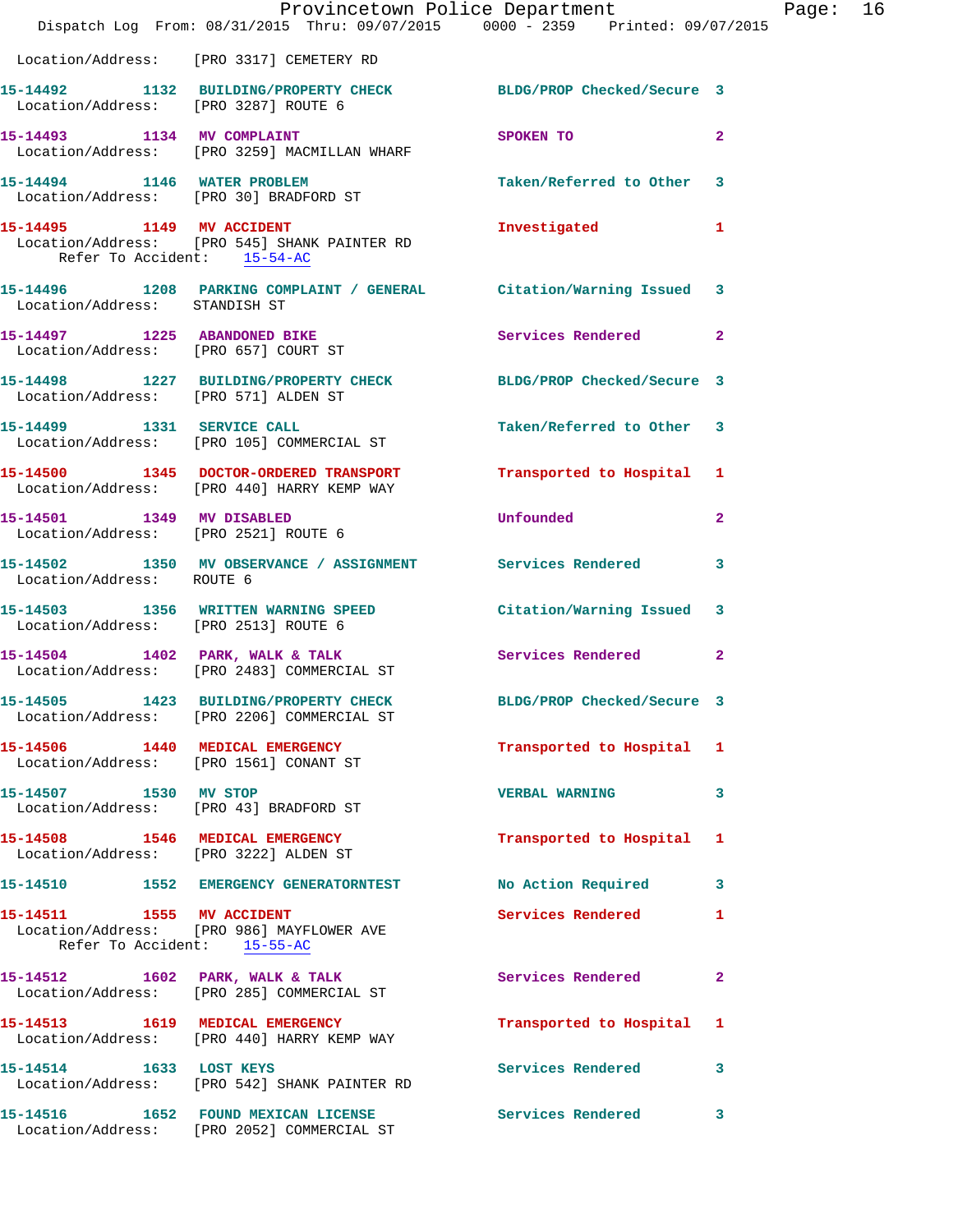|                                      | 15-14515 1656 BAR CHECK<br>Location/Address: [PRO 2832] COMMERCIAL ST                                          | Services Rendered          | $\mathbf{2}$ |    |
|--------------------------------------|----------------------------------------------------------------------------------------------------------------|----------------------------|--------------|----|
|                                      | 15-14517 1738 LOST CHRYSLER KEY<br>Location/Address: [PRO 105] COMMERCIAL ST                                   | Services Rendered 3        |              |    |
|                                      | 15-14518 1756 FOUND CARD CARRIER/RETURNED Services Rendered 3<br>Location/Address: [PRO 542] SHANK PAINTER RD  |                            |              | 1  |
|                                      | 15-14519 1803 LOST TOTE BAG/WALLET<br>Location/Address: [PRO 105] COMMERCIAL ST                                | Services Rendered          | 3            |    |
|                                      | 15-14520 1838 ALARM - GENERAL<br>Location/Address: [PRO 965] KIMBERLY LN                                       | False Alarm                | 1            |    |
|                                      | 15-14521 1855 MV OBSERVANCE / ASSIGNMENT Services Rendered<br>Location/Address: BRADFORD ST + STANDISH ST      |                            | 3            |    |
|                                      | 15-14522 1929 MEDICAL EMERGENCY<br>Location/Address: [PRO 2379] PILGRIM HEIGHTS RD                             | Transported to Hospital 1  |              |    |
|                                      | 15-14524 1938 PARK, WALK & TALK<br>Location/Address: [PRO 105] COMMERCIAL ST                                   | <b>Services Rendered</b>   | $\mathbf{2}$ |    |
|                                      | 15-14525 1944 BUILDING/PROPERTY CHECK BLDG/PROP Checked/Secure 3<br>Location/Address: [PRO 569] WINSLOW ST     |                            |              |    |
|                                      | 15-14526 1951 SUSPICIOUS ACTIVITY<br>Location/Address: [PRO 395] COMMERCIAL ST                                 | Services Rendered 2        |              |    |
|                                      | 15-14527 2004 BUILDING/PROPERTY CHECK<br>Location/Address: [PRO 3033] COMMERCIAL ST                            | BLDG/PROP Checked/Secure 3 |              |    |
|                                      | 15-14528 2010 LOST WALLET<br>Location/Address: [PRO 105] COMMERCIAL ST                                         | Services Rendered 3        |              |    |
|                                      | 15-14529 2113 BUILDING/PROPERTY CHECK<br>Location/Address: [PRO 2500] COMMERCIAL ST                            | BLDG/PROP Checked/Secure 3 |              |    |
|                                      | 15-14530 2136 MEDICAL EMERGENCY<br>Location/Address: [PRO 287] COMMERCIAL ST                                   | PATIENT REFUSAL 1          |              |    |
|                                      | 15-14531 2159 BUILDING/PROPERTY CHECK BLDG/PROP Checked/Secure 3<br>Location/Address: [PRO 1952] COMMERCIAL ST |                            |              |    |
| 15-14533 2303 LOBBY TRAFFIC          | Location/Address: [PRO 542] SHANK PAINTER RD                                                                   | <b>Services Rendered</b>   | 3            | 21 |
| Location/Address: [TRU 2479] ROUTE 6 | 15-14534 2311 ASSIST AGENCY / MUTUAL AID Taken/Referred to Other 3                                             |                            |              |    |
|                                      | 15-14536 2325 MEDICAL EMERGENCY<br>Location/Address: [PRO 253] COMMERCIAL ST                                   | Transported to Hospital 1  |              |    |
| For Date: $09/05/2015$ - Saturday    |                                                                                                                |                            |              |    |
|                                      | 15-14537 0007 BUILDING/PROPERTY CHECK<br>Location/Address: [PRO 530] SHANK PAINTER RD                          | BLDG/PROP Checked/Secure 3 |              |    |
|                                      | 15-14538 0017 BUILDING/PROPERTY CHECK<br>Location/Address: [PRO 3033] COMMERCIAL ST                            | BLDG/PROP Checked/Secure 3 |              |    |
|                                      | 15-14539 0026 MV OBSERVANCE / ASSIGNMENT Services Rendered<br>Location/Address: SHANK PAINTER RD + ROUTE 6     |                            | 3            |    |
|                                      | 15-14541 0029 BUILDING/PROPERTY CHECK<br>Location/Address: [PRO 2483] COMMERCIAL ST                            | BLDG/PROP Checked/Secure 3 |              |    |
|                                      |                                                                                                                |                            |              |    |

**15-14540 0030 MV OBSERVANCE / ASSIGNMENT Services Rendered 3**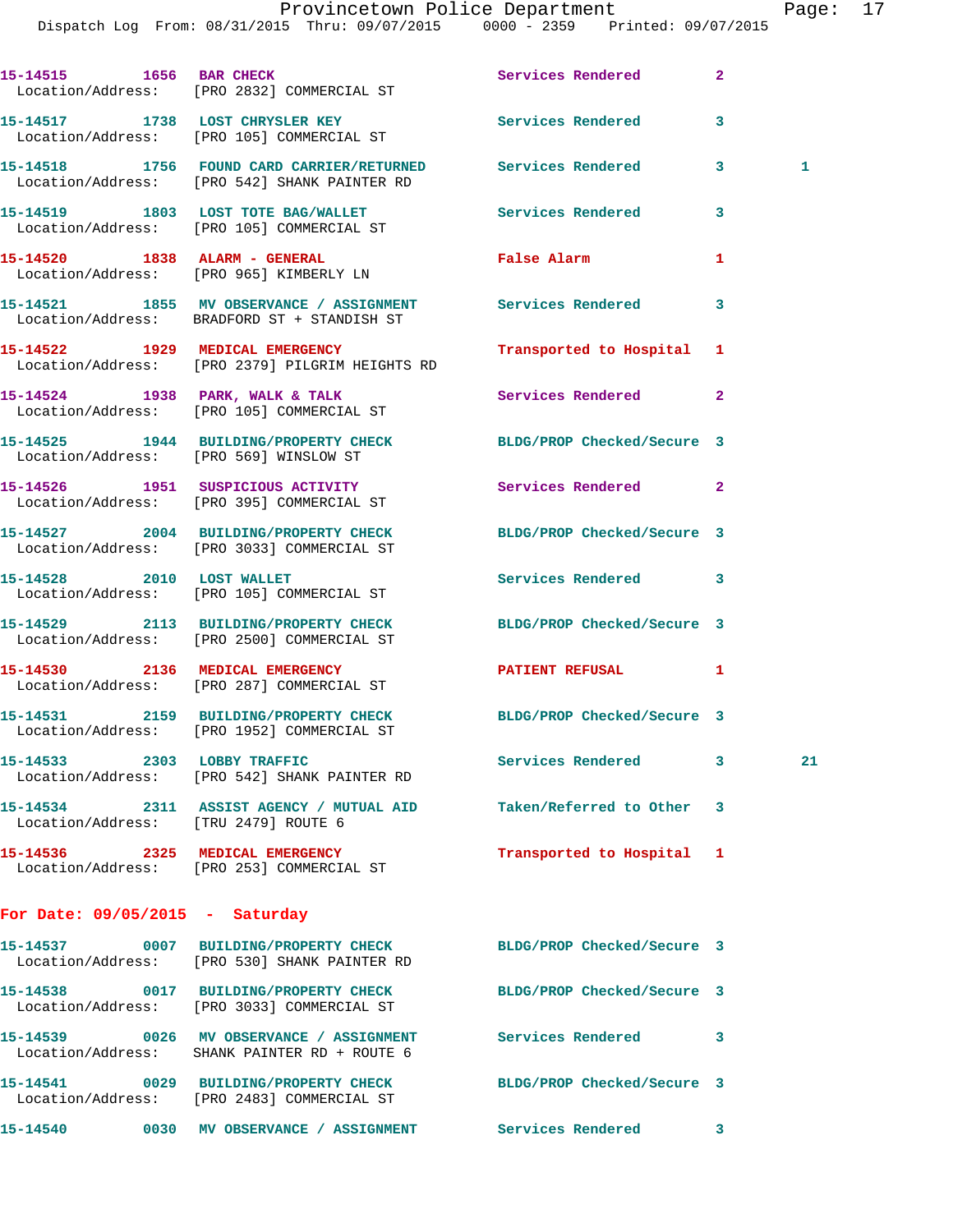|                                    | Dispatch Log From: 08/31/2015 Thru: 09/07/2015 0000 - 2359 Printed: 09/07/2015                                        | Provincetown Police Department |                | Page: 18 |
|------------------------------------|-----------------------------------------------------------------------------------------------------------------------|--------------------------------|----------------|----------|
|                                    | Location/Address: [PRO 2494] BRADFORD ST                                                                              |                                |                |          |
|                                    | 15-14542 0040 B & E/PAST OCCURED<br>Location/Address: [PRO 1268] COMMERCIAL ST                                        | Investigated                   | $\overline{2}$ |          |
|                                    | 15-14543 0042 MV STOP<br>Location/Address: BRADFORD ST + KENDALL LN                                                   | <b>VERBAL WARNING</b>          | 3              |          |
|                                    | 15-14545 0119 MV OBSERVANCE / ASSIGNMENT No Action Required 3<br>Location/Address: [PRO 105] COMMERCIAL ST            |                                |                |          |
| Location/Address: STANDISH ST      | 15-14546  0144 911 GENERAL/COMPLAINT  SPOKEN TO                                                                       |                                | $\mathbf{1}$   |          |
|                                    | 15-14548 0330 NOISE COMPLAINT<br>Location/Address: [PRO 1174] WINTHROP ST                                             | SPOKEN TO                      | $\mathbf{3}$   |          |
| 15-14549 0355 FOLLOW UP            | Location/Address: [PRO 1268] COMMERCIAL ST                                                                            | Services Rendered 2            |                |          |
|                                    | 15-14550 0358 BUILDING/PROPERTY CHECK BLDG/PROP Checked/Secure 3<br>Location/Address: [PRO 3609] COMMERCIAL ST        |                                |                |          |
|                                    | 15-14551 0406 ASSIST AGENCY/DPW Services Rendered 3<br>Location/Address: [PRO 519] RACE POINT RD                      |                                |                |          |
|                                    | 15-14552   0412   BUILDING/PROPERTY CHECK   BLDG/PROP Checked/Secure 3<br>Location/Address: [PRO 447] JEROME SMITH RD |                                |                |          |
|                                    | 15-14553 0414 PARK, WALK & TALK 3 Services Rendered 2<br>Location/Address: [PRO 539] SHANK PAINTER RD                 |                                |                |          |
|                                    | 15-14554 0524 BUILDING/PROPERTY CHECK BLDG/PROP Checked/Secure 3<br>Location/Address: [PRO 3033] COMMERCIAL ST        |                                |                |          |
|                                    | 15-14555 0536 EVAL/RESTRAINT CHAIR Services Rendered 1<br>Location/Address: [PRO 542] SHANK PAINTER RD                |                                |                |          |
|                                    | 15-14556 0613 BUILDING/PROPERTY CHECK BLDG/PROP Checked/Secure 3<br>Location/Address: [PRO 99] COMMERCIAL ST          |                                |                |          |
|                                    | 15-14557 0758 EVALUATION<br>Location/Address: [PRO 542] SHANK PAINTER RD                                              | Services Rendered 1            |                |          |
|                                    | 15-14558 0823 MV OBSERVANCE / ASSIGNMENT Services Rendered<br>Location/Address: [PRO 106] COMMERCIAL ST               |                                | $\mathbf{3}$   |          |
|                                    | 15-14559 0833 VERBAL DEFECTIVE<br>Location/Address: [PRO 106] COMMERCIAL ST                                           | <b>VERBAL WARNING</b>          | $\mathbf{3}$   |          |
|                                    | 15-14560 0840 SUSPICIOUS ACTIVITY<br>Location/Address: [PRO 1237] MILLER HILL RD                                      | Services Rendered              | $\mathbf{2}$   |          |
|                                    | 15-14561 0856 LOCKBOX KEY REMOVAL<br>Location/Address: [PRO 1237] MILLER HILL RD                                      | <b>Services Rendered</b>       | $\mathbf{3}$   |          |
|                                    | 15-14562 0911 AT SCHOOL<br>Location/Address: [PRO 569] WINSLOW ST                                                     | No Action Required 3           |                |          |
|                                    | 15-14563 0931 BUILDING/PROPERTY CHECK BLDG/PROP Checked/Secure 3<br>Location/Address: [PRO 3317] CEMETERY RD          |                                | 1              |          |
|                                    | 15-14564 0944 DOG PROBLEM<br>Location/Address: [PRO 433] RYDER ST EXT                                                 | Services Rendered 2            |                |          |
|                                    | 15-14565 1004 BUILDING/PROPERTY CHECK BLDG/PROP Checked/Secure 3<br>Location/Address: [PRO 3430] COMMERCIAL ST        |                                |                |          |
| 15-14566    1012    FOX UNDER SHED |                                                                                                                       | Services Rendered 2            |                |          |

Location/Address: [PRO 2445] COMMERCIAL ST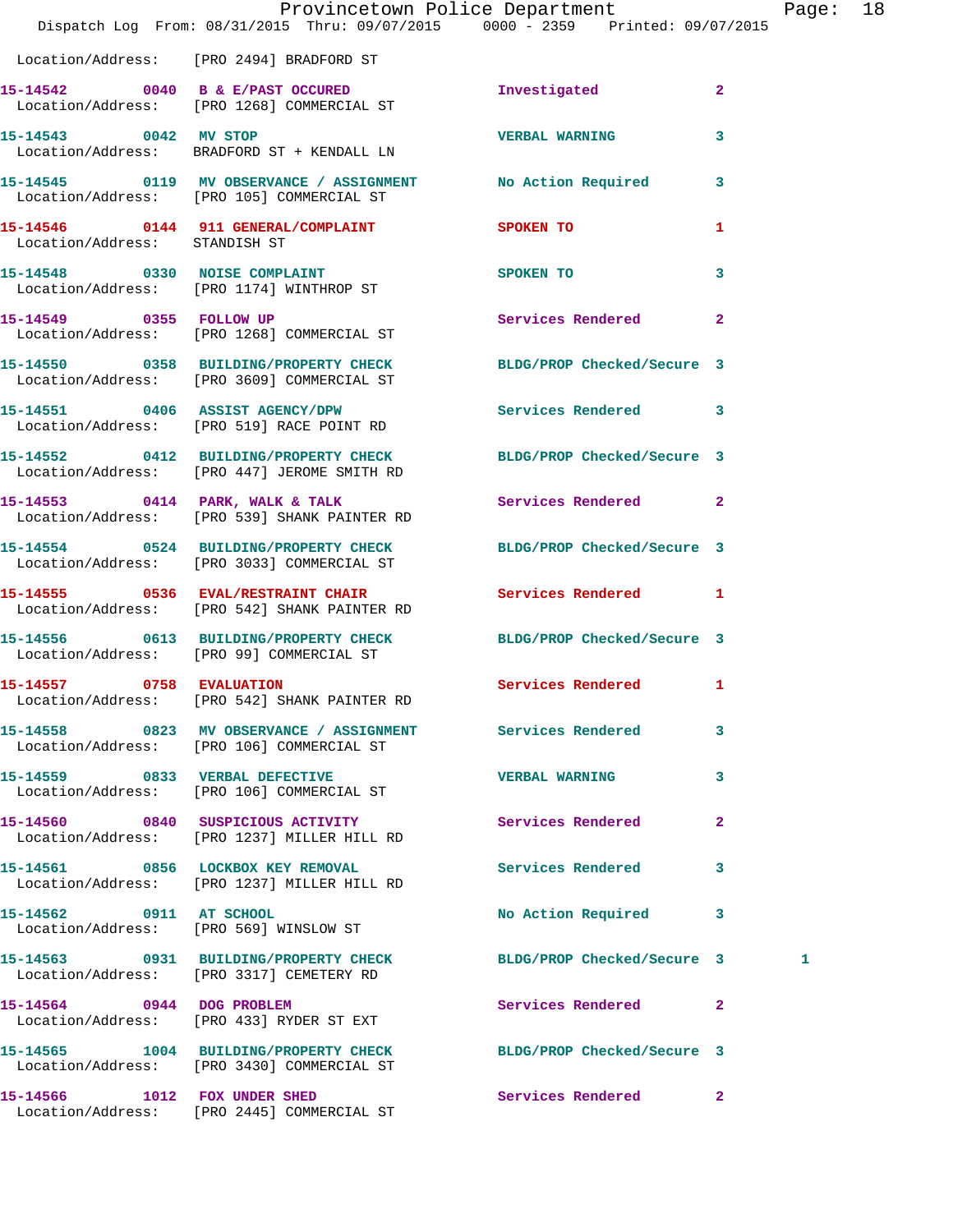|                                       | Provincetown Police Department The Page: 19<br>Dispatch Log From: 08/31/2015 Thru: 09/07/2015 0000 - 2359 Printed: 09/07/2015 |                            |                |                |  |
|---------------------------------------|-------------------------------------------------------------------------------------------------------------------------------|----------------------------|----------------|----------------|--|
| Location/Address: ROUTE 6             | 15-14567 1036 MV OBSERVANCE / ASSIGNMENT Services Rendered                                                                    |                            | $\mathbf{3}$   |                |  |
|                                       | 15-14568 1047 FOLLOW UP<br>Location/Address: [PRO 1705] COMMERCIAL ST                                                         | No Action Required         | $\mathbf{2}$   |                |  |
|                                       | 15-14569 1052 MV STOP<br>Location/Address: ROUTE 6 + SNAIL RD                                                                 | Citation/Warning Issued 3  |                |                |  |
|                                       | 15-14571 1135 MEDICAL EMERGENCY<br>Location/Address: [PRO 2615] COMMERCIAL ST                                                 | PATIENT REFUSAL            | 1              |                |  |
|                                       | 15-14573 1139 BUILDING/PROPERTY CHECK No Action Required 3<br>Location/Address: [PRO 2206] COMMERCIAL ST                      |                            |                |                |  |
|                                       | 15-14574 1142 FOX PROBLEM<br>Location/Address: [PRO 2330] TELEGRAPH HILL RD                                                   | Services Rendered          | $\mathbf{2}$   |                |  |
|                                       | 15-14575 1142 BUILDING/PROPERTY CHECK BLDG/PROP Checked/Secure 3<br>Location/Address: [PRO 2483] COMMERCIAL ST                |                            |                |                |  |
| Location/Address: [PRO 2754] ROUTE 6  | 15-14576 1201 ASSIST AGENCY / MUTUAL AID Services Rendered                                                                    |                            | 3              |                |  |
|                                       | 15-14577 1308 CAR ALARM<br>Location/Address: [PRO 1590] PEARL ST                                                              | Services Rendered 2        |                | $\overline{4}$ |  |
| Location/Address: CUDWORTH ST         | 15-14578 1313 GENERATOR COMPLAINT No Action Required                                                                          |                            | 3              |                |  |
|                                       | 15-14579 1343 MEDICAL EMERGENCY<br>Location/Address: [PRO 2520] PRINCE ST                                                     | PATIENT REFUSAL            | $\mathbf{1}$   |                |  |
|                                       | 15-14580 1350 DRONE ACTIVITY<br>Location/Address: [PRO 1207] COMMERCIAL ST                                                    | No Action Required         | 2              |                |  |
| 15-14581 1357 DISTURBANCE             | Location/Address: [PRO 2980] COMMERCIAL ST                                                                                    | No Action Required         | 1.             |                |  |
|                                       | 15-14582 1402 DOCTOR-ORDERED TRANSPORT Transported to Hospital 1<br>Location/Address: [PRO 440] HARRY KEMP WAY                |                            |                |                |  |
| 15-14583 1500 COMPLAINT               | Location/Address: [PRO 542] SHANK PAINTER RD                                                                                  | <b>Services Rendered</b>   |                |                |  |
|                                       | 15-14584 1509 BARKING COMPLAINT<br>Location/Address: [PRO 1240] OLD COLONY WAY                                                | Services Rendered          | $\overline{2}$ |                |  |
|                                       | 15-14585 1527 PARK, WALK & TALK<br>Location/Address: [PRO 106] COMMERCIAL ST                                                  | No Action Required         | $\mathbf{2}$   |                |  |
|                                       | 15-14586 1618 MEDICAL EMERGENCY DOT<br>Location/Address: [PRO 440] HARRY KEMP WAY                                             | Transported to Hospital 1  |                |                |  |
|                                       | 15-14587 1628 TRAFFIC CONTROL<br>Location/Address: [PRO 357] COMMERCIAL ST                                                    | No Action Required 3       |                |                |  |
|                                       | 15-14588 1645 PERSON SLEEPING ON BENCH<br>Location/Address: [PRO 105] COMMERCIAL ST                                           | SPOKEN TO                  | 3              |                |  |
|                                       | 15-14589 1648 MV OBSERVANCE / ASSIGNMENT Services Rendered<br>Location/Address: BRADFORD ST + HOWLAND ST                      |                            | 3              |                |  |
|                                       | 15-14590 1717 BUILDING/PROPERTY CHECK<br>Location/Address: [PRO 3033] COMMERCIAL ST                                           | BLDG/PROP Checked/Secure 3 |                |                |  |
| Location/Address: [PRO 512] PRINCE ST | 15-14591 1737 BUILDING/PROPERTY CHECK BLDG/PROP Checked/Secure 3                                                              |                            |                |                |  |
|                                       | 15-14592 1804 BUILDING/PROPERTY CHECK BLDG/PROP Checked/Secure 3<br>Location/Address: [PRO 519] RACE POINT RD                 |                            |                |                |  |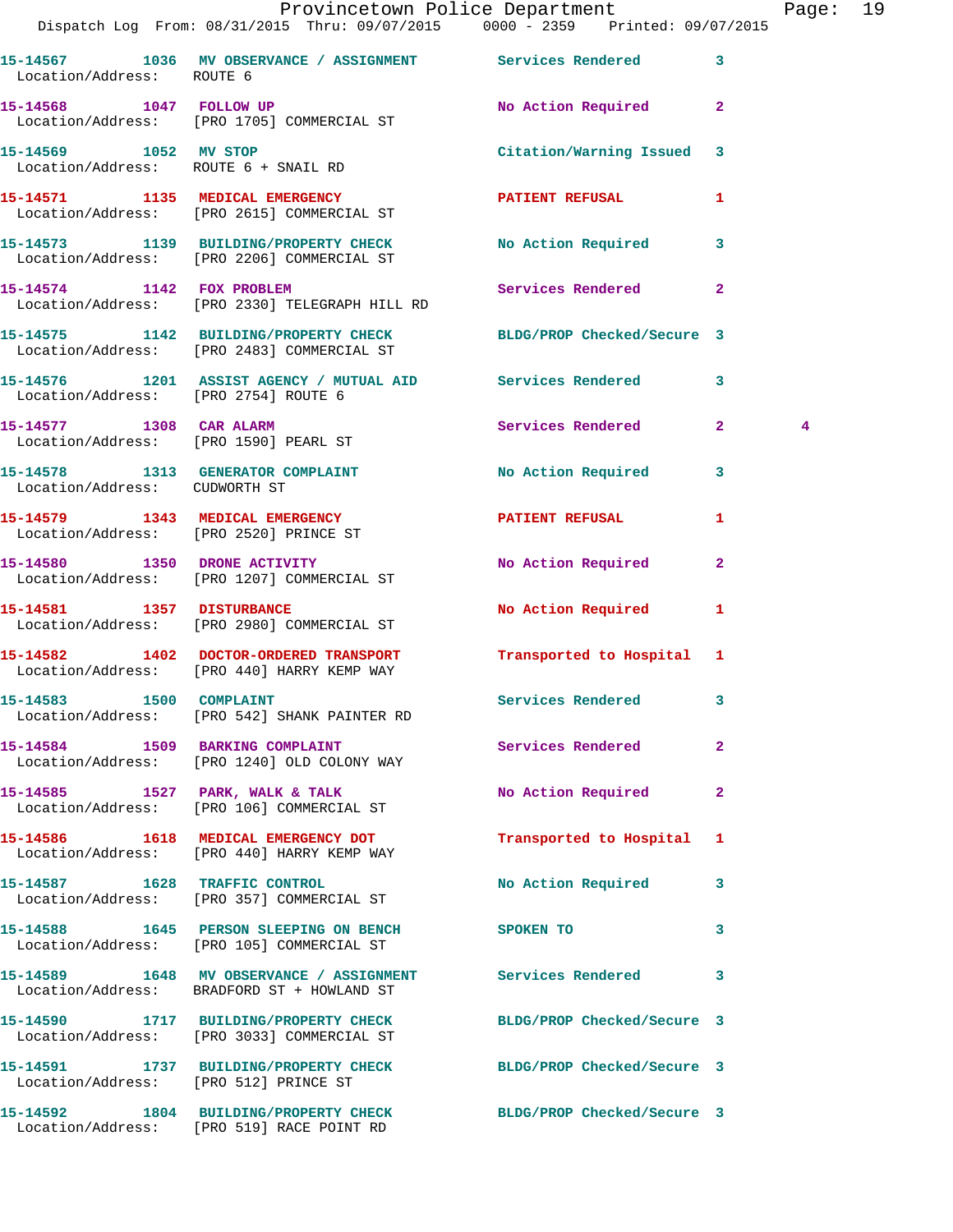|                                                            | Dispatch Log From: 08/31/2015 Thru: 09/07/2015 0000 - 2359 Printed: 09/07/2015                                 | Provincetown Police Department |                | Page:        | 20 |
|------------------------------------------------------------|----------------------------------------------------------------------------------------------------------------|--------------------------------|----------------|--------------|----|
|                                                            | 15-14593 1833 LOST VA LICENSE                                                                                  | Services Rendered 3            |                |              |    |
|                                                            | Location/Address: [PRO 105] COMMERCIAL ST<br>15-14594 1837 LOST WALLET                                         | Services Rendered              | 3              |              |    |
|                                                            | Location/Address: [PRO 3296] SHANK PAINTER RD                                                                  |                                |                |              |    |
|                                                            | 15-14595 1845 MV VANDALISM<br>Location/Address: [PRO 348] COMMERCIAL ST                                        | Could Not Locate               | $\overline{2}$ |              |    |
| Refer To Accident: 15-56-AC                                | 15-14596 1848 MEDICAL EMERGENCY<br>Location/Address: [PRO 208] COMMERCIAL ST                                   | PATIENT REFUSAL                | $\mathbf{1}$   | $\mathbf{2}$ |    |
| 15-14597 1851 MV ACCIDENT<br>Location/Address: WINTHROP ST |                                                                                                                | <b>GONE ON ARRIVAL</b>         | 1              |              |    |
|                                                            | 15-14598 1928 MV STOP<br>Location/Address: [PRO 3912] SHANK PAINTER RD                                         | <b>VERBAL WARNING</b>          | 3              |              |    |
|                                                            | 15-14599 1945 ASSIST CITIZEN<br>Location/Address: [PRO 61] BRADFORD ST                                         | Services Rendered              | 3              |              |    |
|                                                            | 15-14600 1957 MV STOP<br>Location/Address: [PRO 413] CONWELL ST                                                | <b>VERBAL WARNING</b>          | 3              |              |    |
| 15-14601 2000 MV STOP                                      | Location/Address: [PRO 413] CONWELL ST                                                                         | <b>VERBAL WARNING</b>          | 3              |              |    |
|                                                            | 15-14602 2008 MV STOP<br>Location/Address: [PRO 68] PROVINCELANDS RD                                           | <b>VERBAL WARNING</b>          | 3              |              |    |
| Location/Address: SHANK PAINTER RD                         | 15-14603 2011 MV OBSERVANCE / ASSIGNMENT No Action Required                                                    |                                | 3              |              |    |
| Location/Address: [PRO 571] ALDEN ST                       | 15-14604 2019 BUILDING/PROPERTY CHECK BLDG/PROP Checked/Secure 3                                               |                                |                |              |    |
| Location/Address: CONWELL ST                               | 15-14605 2021 MV OBSERVANCE / ASSIGNMENT Services Rendered                                                     |                                | 3              |              |    |
| 15-14606 2026 MV STOP                                      | Location/Address: [PRO 1495] ALDEN ST                                                                          | <b>VERBAL WARNING</b>          | 3              |              |    |
|                                                            | 15-14607 2044 STOLEN PURSE<br>Location/Address: [PRO 1207] COMMERCIAL ST                                       | Services Rendered              | 2              |              |    |
|                                                            | 15-14609 2055 BUILDING/PROPERTY CHECK BLDG/PROP Checked/Secure 3<br>Location/Address: [PRO 2265] COMMERCIAL ST |                                |                |              |    |
|                                                            | 15-14610 2115 PARKING COMPLAINT / GENERAL Citation/Warning Issued 3<br>Location/Address: [PRO 758] BRADFORD ST |                                |                |              |    |
|                                                            | 15-14611 2126 BUILDING/PROPERTY CHECK<br>Location/Address: [PRO 3259] MACMILLAN WHARF                          | BLDG/PROP Checked/Secure 3     |                |              |    |
| 15-14612 2131 BAR CHECK                                    | Location/Address: [PRO 3633] COMMERCIAL ST                                                                     | LICENSING/NO ACTION            | 2              |              |    |
| 15-14613 2133 BAR CHECK                                    | Location/Address: [PRO 3392] COMMERCIAL ST                                                                     | LICENSING/NO ACTION            | 2              |              |    |
| 15-14614 2135 BAR CHECK                                    | Location/Address: [PRO 3117] COMMERCIAL ST                                                                     | LICENSING/NO ACTION            | 2              |              |    |
| 15-14615 2140 BAR CHECK                                    | Location/Address: [PRO 208] COMMERCIAL ST                                                                      | LICENSING/NO ACTION            | $\mathbf{2}$   |              |    |
|                                                            |                                                                                                                | <b>Services Rendered</b>       | 3              |              |    |

**15-14617 2150 BUILDING/PROPERTY CHECK BLDG/PROP Checked/Secure 3**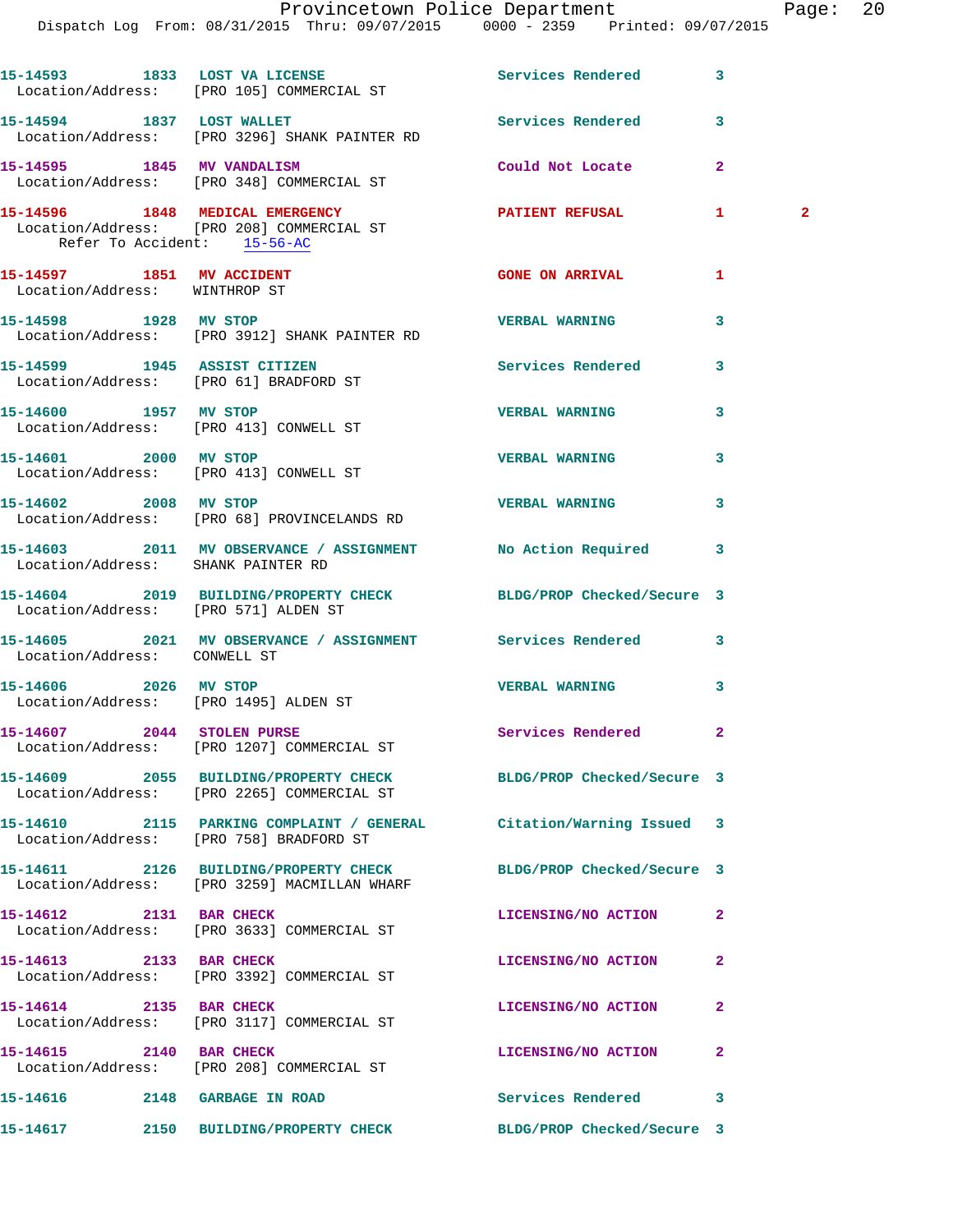|                               | Dispatch Log From: 08/31/2015 Thru: 09/07/2015 0000 - 2359 Printed: 09/07/2015                                  | Provincetown Police Department |                | Page |
|-------------------------------|-----------------------------------------------------------------------------------------------------------------|--------------------------------|----------------|------|
|                               | Location/Address: [PRO 3033] COMMERCIAL ST                                                                      |                                |                |      |
| 15-14618 2203 MV STOP         | Location/Address: SNAIL RD + COMMERCIAL ST                                                                      | <b>VERBAL WARNING</b> 3        |                |      |
|                               | 15-14619 2209 BUILDING/PROPERTY CHECK<br>Location/Address: [PRO 175] COMMERCIAL ST                              | BLDG/PROP Checked/Secure 3     |                |      |
|                               | 15-14620 2214 BUILDING/PROPERTY CHECK BLDG/PROP Checked/Secure 3<br>Location/Address: [PRO 2206] COMMERCIAL ST  |                                |                |      |
|                               | 15-14621 2231 MISSING PERSON<br>Location/Address: [PRO 542] SHANK PAINTER RD                                    | No Action Required 1           |                |      |
|                               | 15-14622 2235 BUILDING/PROPERTY CHECK BLDG/PROP Checked/Secure 3<br>Location/Address: [PRO 3033] COMMERCIAL ST  |                                |                |      |
|                               | 15-14625 2259 FOUND VISA TD CARD Services Rendered 3<br>Location/Address: [PRO 542] SHANK PAINTER RD            |                                |                |      |
|                               | 15-14626 2322 LOST WALLET Services Rendered<br>Location/Address: [PRO 3296] SHANK PAINTER RD                    |                                | 3              |      |
|                               | 15-14627 2329 BUILDING/PROPERTY CHECK BLDG/PROP Checked/Secure 3<br>Location/Address: [PRO 1638] COMMERCIAL ST  |                                |                |      |
|                               | 15-14628 2336 BUILDING/PROPERTY CHECK BLDG/PROP Checked/Secure 3<br>Location/Address: [PRO 440] HARRY KEMP WAY  |                                |                |      |
|                               | 15-14630 2340 MEDICAL EMERGENCY-BIKE ACC Transported to Hospital 1<br>Location/Address: [PRO 792] COMMERCIAL ST |                                |                |      |
| For Date: 09/06/2015 - Sunday |                                                                                                                 |                                |                |      |
|                               | 15-14632 0006 MEDICAL EMERGENCY<br>Location/Address: [PRO 94] BRADFORD ST                                       | Services Rendered 1            |                |      |
|                               | 15-14633 0011 LOBBY TRAFFIC<br>Location/Address: [PRO 542] SHANK PAINTER RD                                     | Services Rendered 2            |                | 30   |
| 15-14635 0021 BAR CHECK       | Location/Address: [PRO 399] COMMERCIAL ST                                                                       | No Action Required             | 2              |      |
|                               | 15-14636 0022 MEDICAL EMERGENCY<br>Location/Address: [PRO 577] WINTHROP ST                                      | Transported to Hospital        | 1              |      |
| 15-14646 0030 BAR CHECK       | Location/Address: [PRO 2737] COMMERCIAL ST                                                                      | LICENSING/NO ACTION            | $\overline{2}$ |      |
| 15-14647 0030 BAR CHECK       | Location/Address: [PRO 272] COMMERCIAL ST                                                                       | LICENSING/NO ACTION            | $\mathbf{2}$   |      |
| 15-14638 0113 NOISE COMPLAINT | Location/Address: [PRO 1971] SCHOOL ST                                                                          | SPOKEN TO                      | 3              |      |

**15-14639 0157 MV STOP VERBAL WARNING 3**  Location/Address: [PRO 2704] COMMERCIAL ST

**15-14641 0221 MEDICAL EMERGENCY Transported to Hospital 1**  Location/Address: [PRO 542] SHANK PAINTER RD Refer To  $P/C$ :  $15-261-AR$ 

**15-14642 0234 BUILDING/PROPERTY CHECK BLDG/PROP Checked/Secure 3**  Location/Address: [PRO 105] COMMERCIAL ST

**15-14643 0244 DISTURBANCE Could Not Locate 1**  Location/Address: MECHANIC ST + BRADFORD ST

**15-14644 0350 BUILDING/PROPERTY CHECK Services Rendered 3**  Location/Address: [PRO 3430] COMMERCIAL ST

Page: 21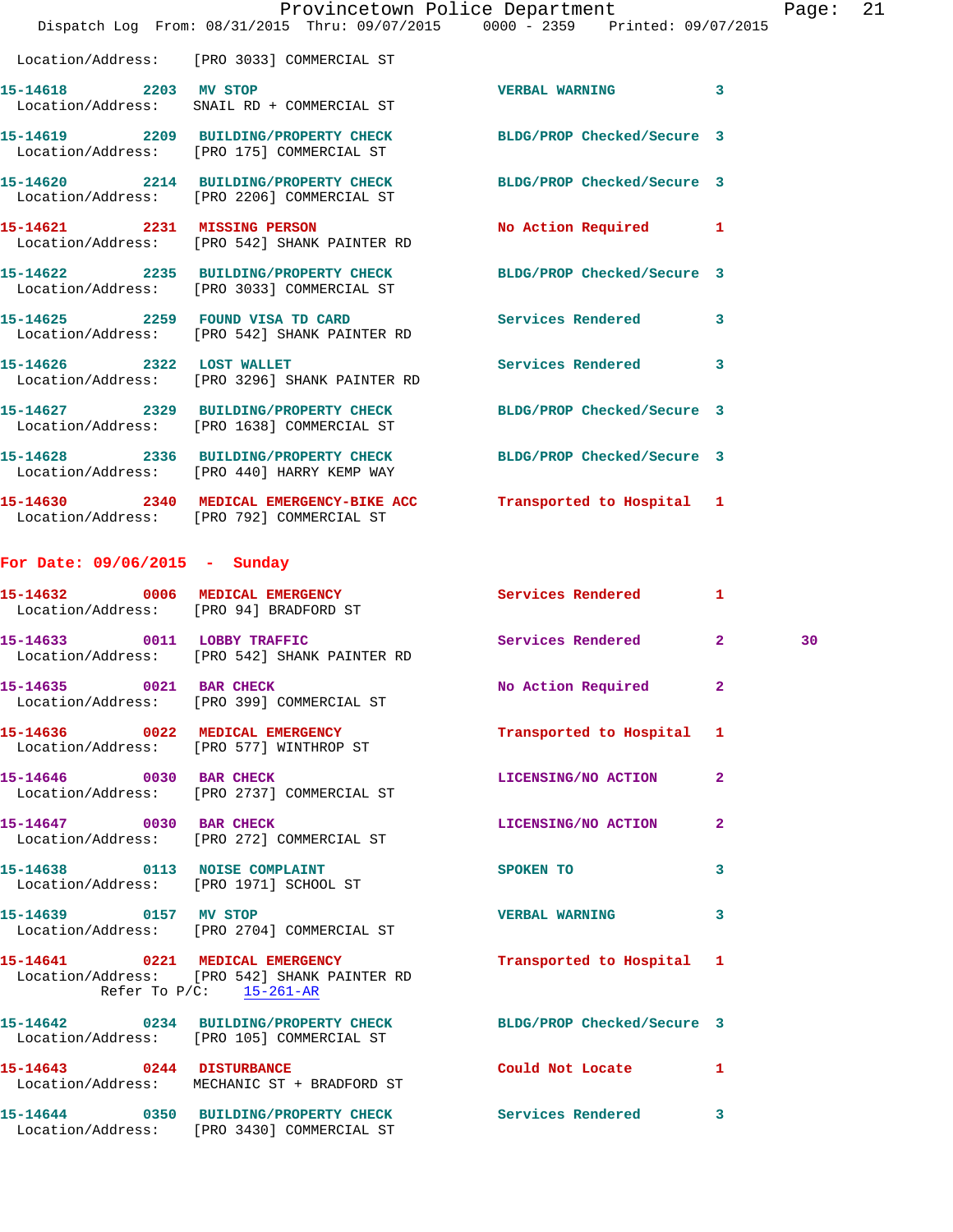| 15-14645 0351 HAZARDS      | Location/Address: [PRO 1244] RACE POINT RD                                                                                           | Services Rendered          | $2^{\circ}$    | $\frac{4}{3}$ |
|----------------------------|--------------------------------------------------------------------------------------------------------------------------------------|----------------------------|----------------|---------------|
|                            | 15-14648 0507 BUILDING/PROPERTY CHECK BLDG/PROP Checked/Secure 3<br>Location/Address: [PRO 519] RACE POINT RD                        |                            |                |               |
|                            | 15-14649 0509 BUILDING/PROPERTY CHECK Services Rendered<br>Location/Address: [PRO 3259] MACMILLAN WHARF                              |                            | 3              |               |
|                            | 15-14650 0614 ASSIST CITIZEN<br>Location/Address: [PRO 2543] MACMILLAN WHARF                                                         | SPOKEN TO                  | 3              |               |
|                            | 15-14651 0731 FOUND IPHONE<br>Location/Address: [PRO 146] COMMERCIAL ST                                                              | <b>Services Rendered</b>   | 3              |               |
|                            | 15-14652 0743 AIRCRAFT<br>Location/Address: [PRO 516] RACE POINT RD                                                                  | <b>Services Rendered</b>   | $\overline{2}$ |               |
|                            | 15-14653 0800 MEDICAL EMERGENCY/EVAL<br>Location/Address: [PRO 542] SHANK PAINTER RD<br>Refer To $P/C$ : 15-262-AR                   | Transported to Hospital 1  |                |               |
|                            | 15-14654 0835 SERVICE CALL/TRANSPORT Services Rendered<br>Location/Address: [PRO 542] SHANK PAINTER RD<br>Refer To Arrest: 15-260-AR |                            | 3              |               |
|                            | 15-14655 0908 MEDICAL EMERGENCY/BP<br>Location/Address: [PRO 1892] SHANK PAINTER RD                                                  | <b>Services Rendered</b>   | 1              |               |
|                            | 15-14656 0913 MEDICAL EMERGENCY/LIFT ASSIST PATIENT REFUSAL<br>Location/Address: [PRO 1630] WINSLOW ST                               |                            | 1              |               |
|                            | 15-14657 1015 HAZARDS<br>Location/Address: BREWSTER ST + HARRY KEMP WAY                                                              | Taken/Referred to Other    | $\mathbf{2}$   |               |
|                            | 15-14659 1054 PARK, WALK & TALK<br>Location/Address: [PRO 2483] COMMERCIAL ST                                                        | Services Rendered          | $\overline{2}$ |               |
|                            | 15-14660 1114 MEDICAL EMERGENCY<br>Location/Address: [PRO 1174] WINTHROP ST                                                          | PATIENT REFUSAL            | 1              |               |
|                            | 15-14661 1133 ALARM - CARBON MONOXIDE Services Rendered<br>Location/Address: [PRO 916] FISHBURN CT                                   |                            | 1              |               |
| 15-14662                   | 1201 MEDICAL EMERGENCY/D.O.T.<br>Location/Address: [PRO 440] HARRY KEMP WAY                                                          | Transported to Hospital    | 1              |               |
|                            | 15-14663 1228 MV ACCIDENT/MINOR<br>Location/Address: [PRO 399] COMMERCIAL ST                                                         | <b>Services Rendered</b>   | 1              |               |
|                            | 15-14667 1417 LOST HONDA KEY<br>Location/Address: [PRO 1892] SHANK PAINTER RD                                                        | Services Rendered          | 3              |               |
|                            | 15-14668 1426 BUILDING/PROPERTY CHECK<br>Location/Address: [PRO 175] COMMERCIAL ST                                                   | BLDG/PROP Checked/Secure 3 |                |               |
| 15-14669 1445 MV HIT & RUN | Location/Address: [PRO 597] COMMERCIAL ST                                                                                            | Services Rendered          | $\mathbf{2}$   |               |
|                            | 15-14670 1505 MEDICAL EMERGENCY<br>Location/Address: [PRO 1892] SHANK PAINTER RD                                                     | <b>PATIENT REFUSAL</b>     | 1              |               |
| 15-14671 1637 FOUND DOG    | Location/Address: [PRO 3405] COMMERCIAL ST                                                                                           | No Action Required         | $\overline{2}$ |               |
|                            | 15-14672 1716 MISSING PERSON/RETURNED Services Rendered<br>Location/Address: [PRO 542] SHANK PAINTER RD                              |                            | $\mathbf{1}$   | $\mathbf{1}$  |
|                            |                                                                                                                                      |                            | 3              |               |

Location/Address: [PRO 2500] COMMERCIAL ST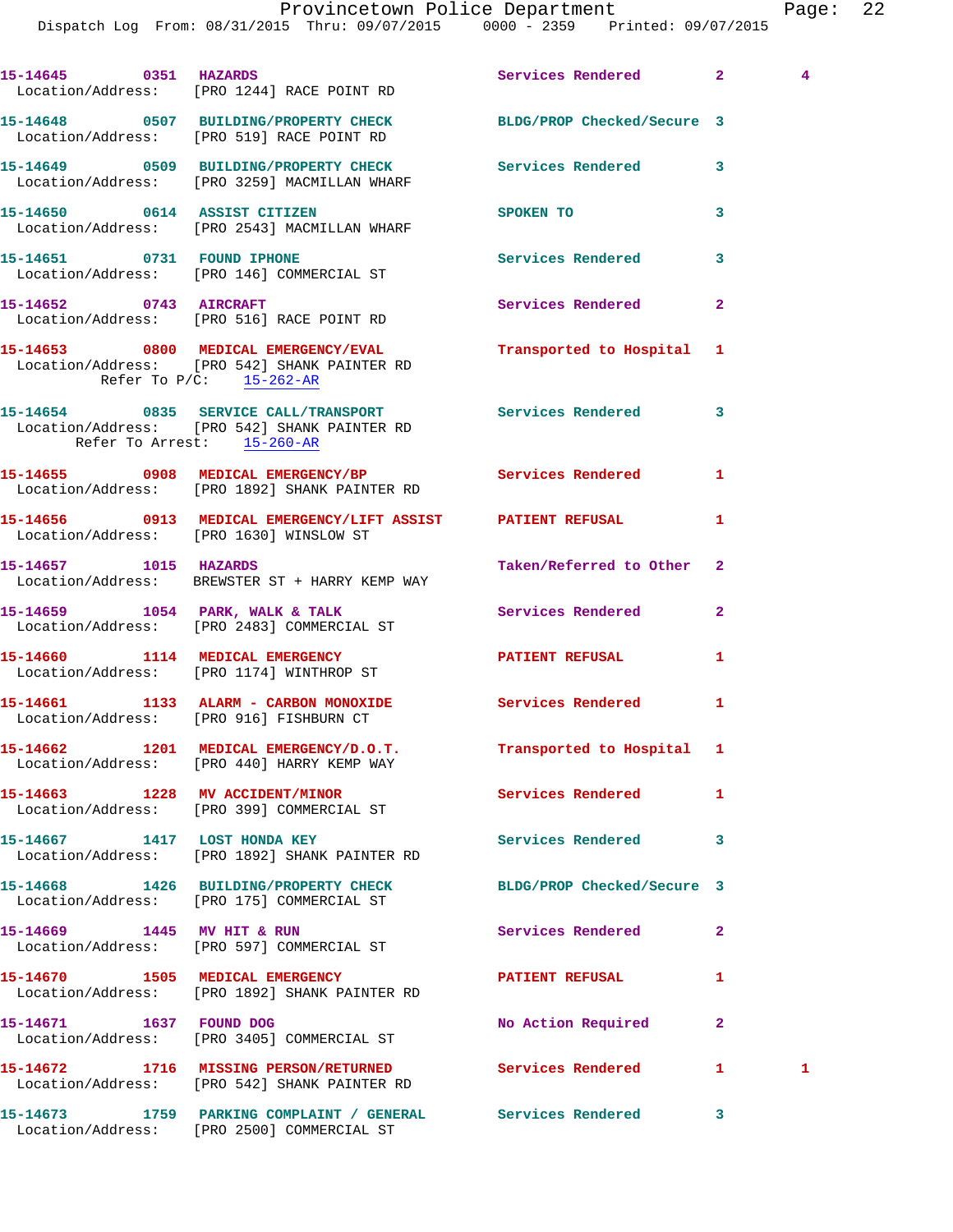|                                                      | 15-14674 1803 PARK, WALK & TALK 1999 Services Rendered<br>Location/Address: [PRO 175] COMMERCIAL ST           |                            | $\overline{a}$ |              |
|------------------------------------------------------|---------------------------------------------------------------------------------------------------------------|----------------------------|----------------|--------------|
|                                                      | 15-14675 1807 MEDICAL EMERGENCY<br>Location/Address: [PRO 30] BRADFORD ST                                     | PATIENT REFUSAL            | 1              |              |
|                                                      | 15-14676 1820 LOST SUBARU KEY<br>Location/Address: [PRO 542] SHANK PAINTER RD                                 | <b>Services Rendered</b>   | 3              |              |
| 15-14677 1825 FOUND KEY                              | Location: [PRO 3431] LOPES SQUARE                                                                             | Services Rendered          | 3              |              |
|                                                      | 15-14678 1849 ASSIST AGENCY / MUTUAL AID Services Rendered<br>Location/Address: [PRO 2490] PROVINCELANDS RD   |                            | 3              |              |
| 15-14680 1913 DISORDERLY                             | Location/Address: [PRO 105] COMMERCIAL ST                                                                     | Services Rendered          | $\overline{2}$ |              |
|                                                      | 15-14681 1920 MEDICAL EMERGENCY<br>Location/Address: [PRO 356] COMMERCIAL ST                                  | Transported to Hospital    | 1              |              |
|                                                      | 15-14682 1924 FOUND VISA CARD<br>Location: [PRO 3431] LOPES SQUARE                                            | Services Rendered          | 3              |              |
|                                                      | 15-14683 1927 BUILDING/PROPERTY CHECK BLDG/PROP Checked/Secure 3<br>Location/Address: [PRO 519] RACE POINT RD |                            |                |              |
| 15-14684 1938 VANDALISM                              | Location/Address: [PRO 3443] COMMERCIAL ST                                                                    | Services Rendered          | 3              |              |
|                                                      | 15-14685 1942 FOUND PASSPORT<br>Location/Address: [PRO 527] RYDER ST EXT                                      | Services Rendered          | 3              |              |
| 15-14686 1944 BOLD FOX<br>Location/Address: PEARL ST |                                                                                                               | Services Rendered          | $\mathbf{2}$   |              |
|                                                      | 15-14687 2001 FOUND WALLET/RETURNED<br>Location/Address: [PRO 105] COMMERCIAL ST                              | Services Rendered          | 3              |              |
|                                                      | 15-14688 2019 BUILDING/PROPERTY CHECK<br>Location/Address: [PRO 516] RACE POINT RD                            | BLDG/PROP Checked/Secure 3 |                |              |
| Location/Address: CONWELL ST                         | 15-14689 2020 MV OBSERVANCE / ASSIGNMENT BLDG/PROP Checked/Secure 3                                           |                            |                |              |
|                                                      | 15-14690 2132 BUILDING/PROPERTY CHECK<br>Location/Address: [PRO 193] COMMERCIAL ST                            | BLDG/PROP Checked/Secure 3 |                |              |
| 15-14691 2142 DISTURBANCE                            | Location/Address: [PRO 1317] COMMERCIAL ST                                                                    | <b>GONE ON ARRIVAL</b>     | 1              |              |
| 15-14692 2150 DISORDERLY                             | Location/Address: [PRO 1245] SEASHORE PARK DR                                                                 | Services Rendered          | $\overline{2}$ | 1            |
| 15-14693 2150 ALARM - GENERAL                        | Location/Address: [PRO 1317] COMMERCIAL ST                                                                    | <b>Services Rendered</b>   | 1              |              |
| 15-14694 2233 MV DISABLED                            | Location/Address: ROUTE 6 + SHANK PAINTER RD                                                                  | Services Rendered          | $\mathbf{2}$   |              |
|                                                      | 15-14695  2245  FOUND 2X KEYS<br>Location/Address: [PRO 2196] COMMERCIAL ST                                   | <b>Services Rendered</b>   | 3              |              |
|                                                      | 15-14696 2317 BUILDING/PROPERTY CHECK<br>Location/Address: [PRO 1952] COMMERCIAL ST                           | BLDG/PROP Checked/Secure 3 |                |              |
|                                                      |                                                                                                               | Services Rendered 1        |                | $\mathbf{1}$ |

Location/Address: [PRO 1245] SEASHORE PARK DR